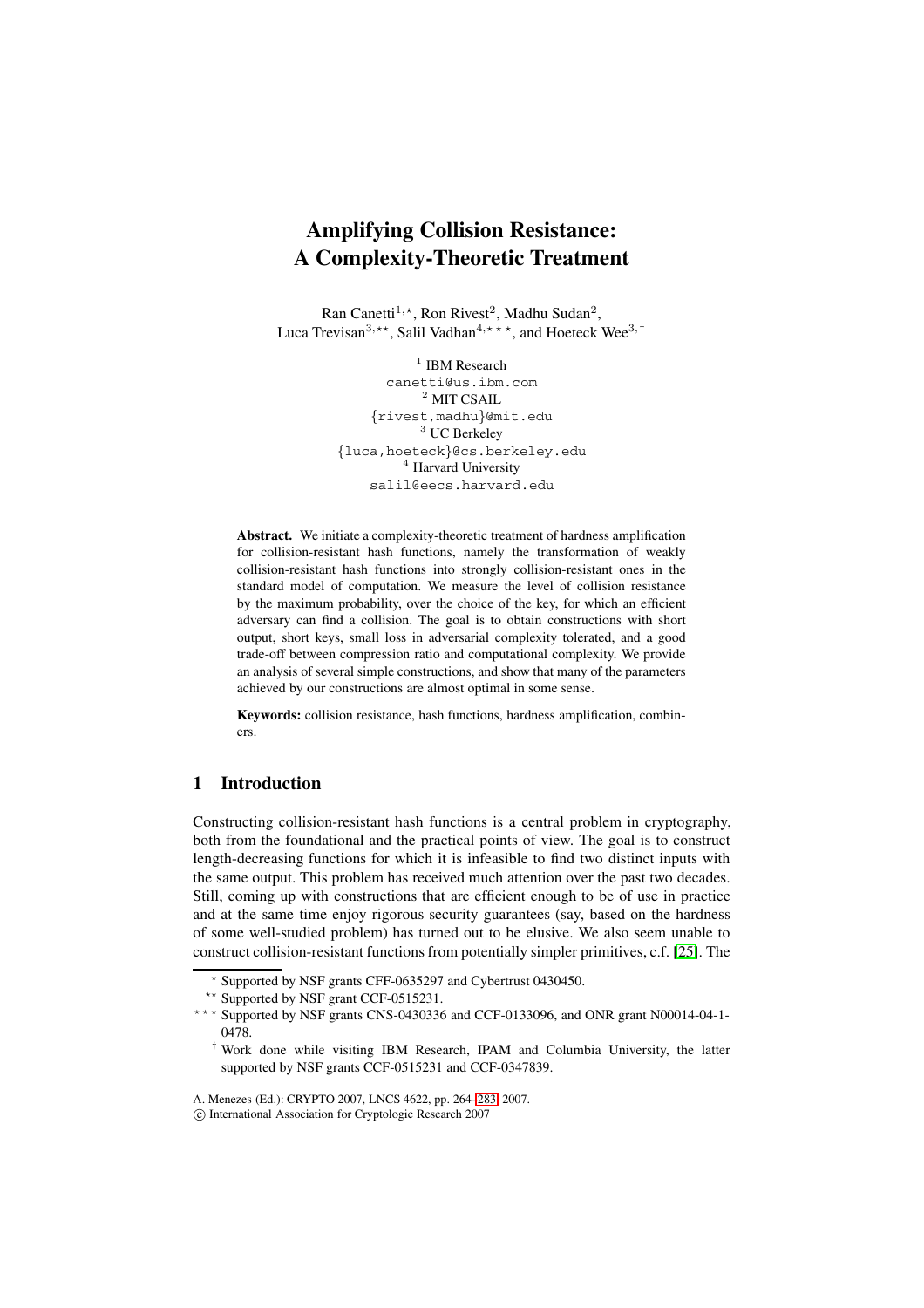problem is highlighted by the repeated attacks on the popular MD4, MD5 and SHA1 hash functions (refer to [20] and references therein).

Given this state of affairs, it is natural to ask whether one can "bootstrap" collision resistance by constructing "full-fledged" collision-resistant hash functions (CRHF) from "weak" ones. That is, are there general mechanisms for transforming hash functions, for which it is ["so](#page-18-0)mewhat easy" (but not completely trivial) to find collisions, into one for which it is infeasible to find collisions? In addition to providing rigorous ways to improve the collision resistance of hash functions, such mechanisms could in themselves suggest methodologies for constructing hash functions "from scratch".

Several works propose design principles for hash functions, e.g. [17,4,14,3]. These mechanisms can indeed be regarded as "hardness amplification" mechanisms for collision-resistant hash functions. However, with the exception of [4], which concentrates on increasing the domain size of the hash function, all the analyses provided for these mechanisms use idealized models of computation, such [as](#page-18-1)[mod](#page-18-3)[el](#page-18-4)ing the underlying building blocks as random functions. Consequently, we do not currently have constructions that are guaranteed to provide some level of [col](#page-18-2)lision resistance in the standard model of computation, under the sole assumption that the underlying building blocks have some weaker collision resistance properties. (Recently, the closely related problem of constructing "combiners" for hash functions has been studied in the standard model [2,19]; we discuss this problem in more detail below.)

This state of the art should be contrasted with the "sister problem" of constructing one-way functions. Here we have a well-established theory of hardness amplification [27] (see also [11]). That is, we have concrete notions of "strength" of one-way functions, and c[on](#page-18-5)[stru](#page-18-6)ctions that are guaranteed to provide "strong" one-way functions based on the sole assumption that the underlying building block is a "weak" one-way function. Several lower bounds for "black-box" hardness amplification are also known, [e.g.](#page-19-1) [23,15].

We note that collision resistance often exhibits very different properties than onewayness. For one, constructing collision-resistant hash functions calls for different design principles (e.g. the proposed expander-based one-way function of [10] is very bad [as a](#page-19-2) [col](#page-18-7)lision-resistant function). Furthermore, both practice and theory indicate that collision resistance is considerably harder to achieve than one-wayness, e.g. [6,26,25]. Still, except for some specific points highlighted within, we show that it is possible to translate much of the analysis used in the study of amplification of one-wa[yne](#page-18-8)ss to the setting of collision resistance.

## **1.1 This Work**

We initiate a study of amplification of collision resistance, in a standard reductionist complexity-theoretic framework. That is, we first provide a measure for the "level" of collision resistance of hash functions. We then consider some constructions and quantitatively analyze the amount in which they amplify the collision resistance, along with a number of efficiency parameters (discussed below).

**Model for hash functions.** Following [4], we model hash functions as a *family* of functions, where a function in the family is specified via a *key*. Security is analyzed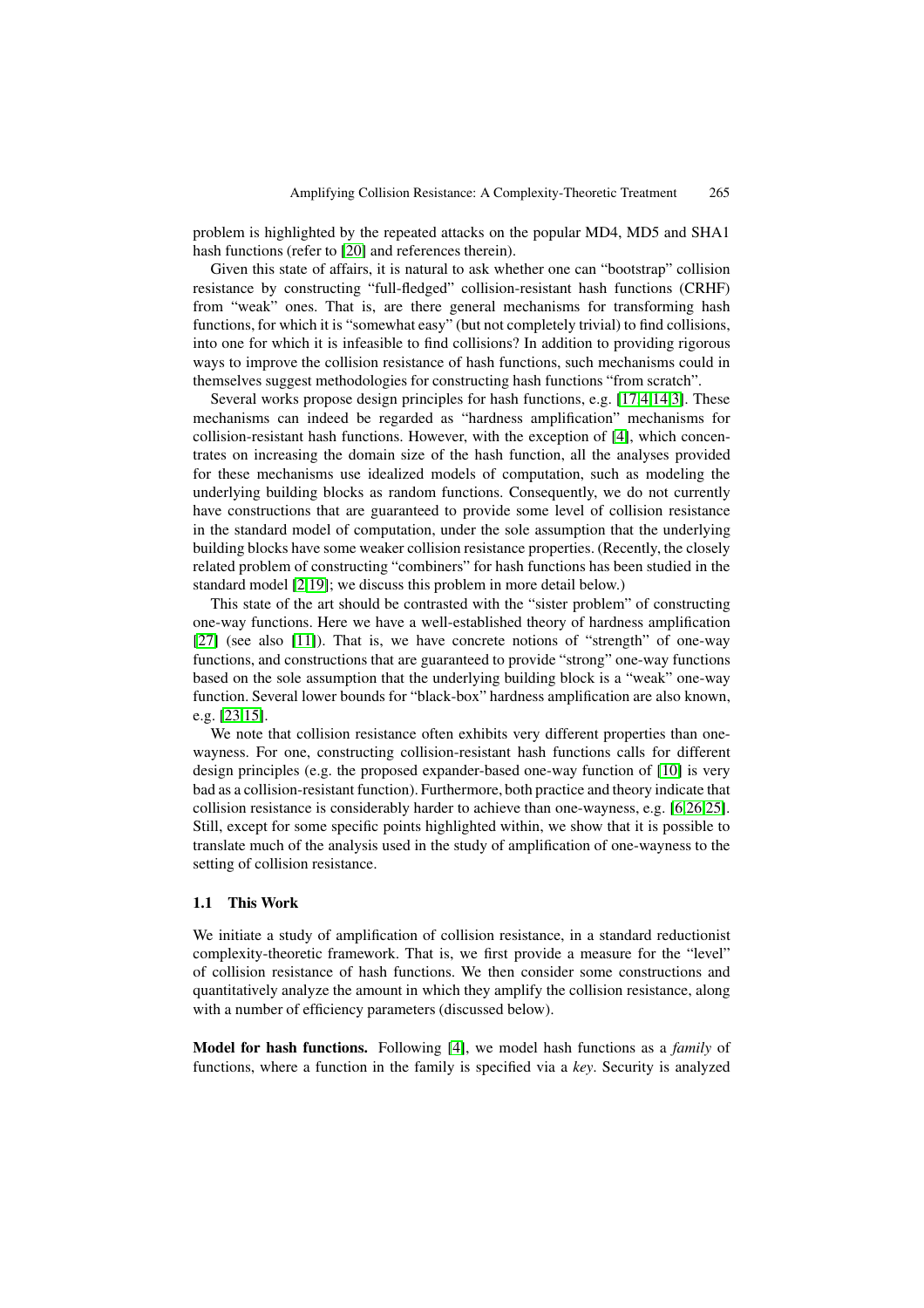for the case where the key is chosen at random (from the space of keys) and made public. We point out several advantages of this approach. Refer to [21] for a more detailed discussion. First, it allows for a natural modeling of the adversary as an algorithm (a circuit) that takes for input a key  $\kappa$  identifying a function  $h_{\kappa}$  in the family and tries to output a collision  $x_0 \neq x_1$  such that  $h_{\kappa}(x_0) = h_{\kappa}(x_1)$ . (Such modeling is not possible for single functions since for any length-re[duc](#page-18-9)ing function there always exists an adversary that outputs a collision for that function in constant time.) Second, this approach supports a simple and natural quantitative measure for the level of collision resistance: the level of collision resistance is the maximum probability, over the choice of the key, with which an efficient adversary can find a collision. Third, current constructions of hash functions can be naturally regarded as keyed function families. For instance, we may interpret the initialization vector (IV) in SHA0 and SHA1 as a key. Finally, several collision-finding attacks seems to depend on specific values or properties of the key in use and work for some keys but not others. Specific examples include Dobbertin's attack on MD5 [6], time-memory trade-off attacks, and attacks on Gibson's hash function [8]. In particular, it may well be possible that even "broken" functions still have a significant fraction of keys for which attacks are less successful. On the other hand, it may not be sufficient to simply view an IV as a key, because the IV may not be incorporated into t[he](#page-18-10) computation in a sufficiently strong way; see the discussion at the end o[f t](#page-18-11)he introduction.

*Parameters.* We consider the following parameters for hash functions and hardness amplification. First and foremost is the level of collision resistance. The goal in hardness amplification is to reduce the maximum probability that an efficient adversary can find collisions from  $1-\delta$  to  $\epsilon$ , where  $\epsilon$  and  $\delta$  are typically  $o(1)$ . Another salient parameter is the output length. Other parameters include the key size, the number of applications of the underlying hash function, the the running time (or, complexity) of the adversaries considered and the "compression ratio" (i.e the ratio of input length to output length). By itself, the compression ratio is less interesting since we may apply a transformation due to Merkle and Damgård [17,4] to increase the compression ratio arbitrarily; this increases the number of applications of the underlying function but maintains the same key size and output length. Our goal is to construct hash functions with a high level of collision resistance, while maintaining short outputs, short keys, and a good trade-off between compression ratio an[d nu](#page-18-1)[m](#page-18-2)ber of operations.

**Constructions.** We analyze two construction for hardness amplification. The first is based on simple concatenation (possibly folklore) and the second uses error-correcting codes and was suggested by Knudsen and Preneel [14]. Then, we analyze two additional constructions for reducing the key size and the output length respectively.

*Amplification via concatenation.* The first construction is simple concatenation: we hash the input using several independently chosen functions and concatenate the hash values. Formally, given a family  $\mathcal{H} = \{h_{\kappa}\}\$  of [ha](#page-18-3)sh functions, and a parameter q, define the family  $\mathcal{H}'=\{h'_{\kappa_1,...,\kappa_q}\}$  so that  $h'_{\kappa_1,...,\kappa_q}(x)=h_{\kappa_1}(x)\circ...\circ h_{\kappa_q}(x),$  where  $\kappa_1, ..., \kappa_q$  are independently chosen keys in the family H. The analysis is essentially the same as that for classic hardness amplification for one-way functions [27]. The underlying intuition is that finding collisions in  $h'_{\kappa_1,...,\kappa_q}$  is hard as long as finding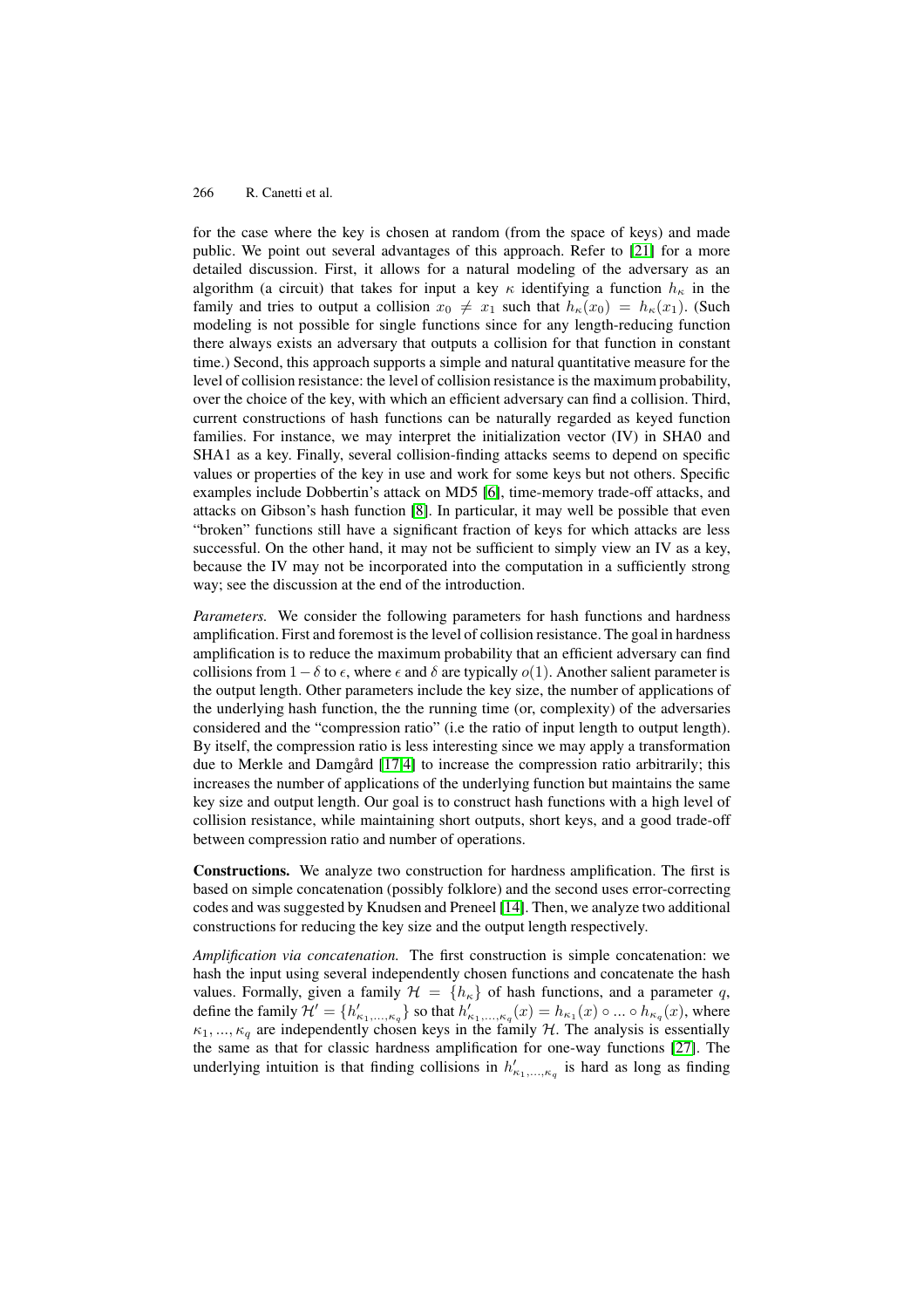collisions in one of  $h_{\kappa_1}, \ldots, h_{\kappa_q}$  is hard. If the initial maximal probability of finding collisions is  $\delta$ , the maximal probability of finding collisions in the new hash family is  $(1 - \delta)^{\Omega(q)} = e^{-\Omega(\delta q)}$ . This means that the improvement in the level of collision resistance is exponential in  $q$  whereas the output length is linear in  $q$ .

*Amplification via codes.* In the second construction, we first encode the input with an error-correcting code wherein the codeword has length q over some large alphabet. Next, we hash the encoded input using q independently chosen functions (one for each of the q symbols in the codeword) and concatenate the hash values as before. In order to find a collision for this construction, one has to find collisions in *many* of the q underlying hash functions (as opposed to *all* q functions as in the previous construction). This construction was previously analyzed in an idealized setting in [14].

The analysis relies on the idea that finding collisions in the new hash function is hard as long as finding collisions in *several* of the q functions is hard (as opposed to finding collision in just a single function). Indeed, if the initial maximal probability of finding collisions is  $\delta$ , then we expect that it is hard to find collisio[ns in](#page-18-3)  $\delta q$  functions. To exploit this, we use a code with minimum distance  $(1 - O(\delta))q$ , and for such codes, we may achieve a rate of  $\Omega(\delta)$ . Consequently this construction allows us to hash an input that is longer by a factor of  $\Theta(\delta q)$  (compared to the first construction) while still using only q invocations of hash functions from the given family. When compared to amplifying the domain size via the Merkle-Damgård transformation and then applying the first construction, the second construction offers a  $\Theta(\delta q)$  factor improvement in the number of hashing operations. The price we pay for this improvement is that for the same  $\delta$ ,  $\epsilon$  (i.e., for fixed levels of collision resistance in the underlying and target hash functions), the choice of q for the second construction is a constant multiplicative factor larger than that for the first construction.

We remark that this analysis yields also hardness amplification for one-way functions with a logarithmic factor improvement in the security reduction.

*Reducing the key size.* Next, we demonstrate how to modify both constructions so that the key size increases only by an *additive* logarithmic term (at the price of increasing the output length by a constant multiplicative factor). This is done by choosing the  $q$ keys via randomness-efficient sampling using expander graphs. The sampler we require for the concatenation construction is fairly standard (e.g. randomness-efficient samplers were exploited in a similar manner in [5]), whereas the coding-theoretic construction requires a modified analysis of a previous sampler [9].

*Reducing the output length.* Starting with a family  $H$  of hash functions with output length  $\ell_{\text{out}}$  and parameter q, the first two constructions yield a family with output length  $q\ell_{\text{out}}$ . We show that for any  $\Delta$ , we may [in](#page-18-12) fact reduce the output length to  $q \cdot (\ell_{\text{out}} - \Delta)$ . More generally, we show how to transform any fa[mi](#page-18-13)ly  $H$  with output length  $\ell_{\text{out}}$  into one with output length  $\ell_{\text{out}}-\Delta$  with a negligible loss in the level of collision resistance. However, the complexity of computing the function increases by a multiplicative factor of  $2^{\Delta}$ , so the construction is only useful for logarithmic values of  $\Delta$ .

**Limitations.** We point out some of the limitations of our constructions and try to justify them. A first limitation is that, given a guarantee on the resilience of  $H$  against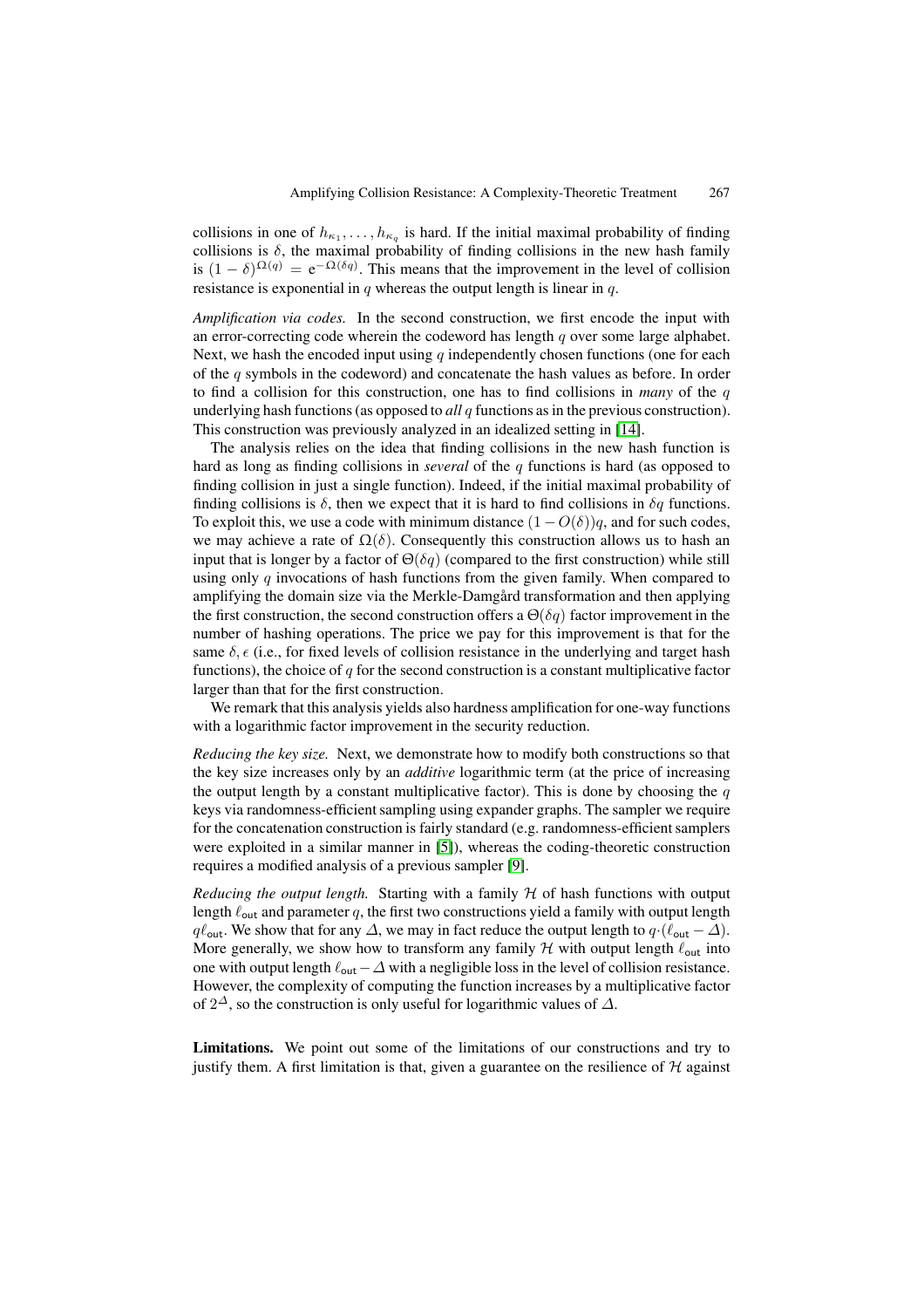adversaries of a given size, we can only guarantee resilience of the new hash family  $H'$  against adversaries of much smaller size. A similar limitation is shared by existing hardness amplification results for one-way functions. This may be expected, given that all our constructions, as well as all existing constructions for hardness amplification of one-way functions are "black box". Indeed, evidence that such limitation may be inherent in "black-box constructions" is given in [11, Chapter 2, Ex 16, p. 96]. In addition, our constructions increase both the complexity of the hashing and the output length. To explain the blow-up in these parameters, we provide lower bounds on the number of hashing operations and output length:

- **–** We establish a matching lower bound (up to mult[ipli](#page-18-14)cative constants) on the number of hashing operations used in our first two constructions. The bound holds for black-box constructions that do not use the input as keys for the underlying hash functions. In particular, the number of hashing operations must have an inverse dependency on  $\delta$ , the initial maximal probability of finding collisions. The bound is derived from that for hardness amplification for one-way functions in [15].
- **–** Assuming in addition some natural restrictions on the reduction used in the proof of security, we show that the output length of the new hash function is at least  $\Omega(\frac{1}{\delta} \cdot \ell_{\text{out}})$ . Our constructions achieve output length  $O(\frac{1}{\delta} \cdot \ell_{\text{out}} \cdot \log \frac{1}{\epsilon})$ .

While the guarantees provided by our constructions may be too weak to [be](#page-18-7) of real practical significance, this is unfortunately the state of the art for general constructions. Providing better guarantees remains a fascinating open problem.

**Combiners.** Our results pertaining to the output length (namely the fourth construction and lower bounds thereof) build on the recent work on black-box combiners for collision resistance [2,19,12]. We briefly recall the notion and results and explain the connection to hardness amplification.

*Black-box combiners for collision resistance.* A black-box combiner for collision resistance is a procedure that given t functions  $h^1, \ldots, h^t$  with output length  $\ell_{\text{out}}$ , computes a single [fu](#page-18-5)[nc](#page-18-6)[tion](#page-18-15)  $\tilde{h}$  with the following property: there is an efficient transformation that given a collision for  $\tilde{h}$ , outputs collision for each of  $h^1, \ldots, h^t$ . This guarantees that finding collisions on  $\tilde{h}$  is hard as long as finding collisions on *one* of  $h^1, \ldots, h^t$  is hard. Concatenating the outputs of  $h^1, \ldots, h^t$  on the same input yields a combiner with output length  $t \cdot \ell_{\text{out}}$ . Boneh, Boyen and Pietrzak [2,19] showed that this trivial combiner is essentially optimal by giving a  $t \cdot (\ell_{\text{out}} - O(\log n))$  lower bound for *deterministic* black-box combiners.

Black-box combiners for collision resistance arise naturally in the context of our work. Indeed, our first hardness amplification construction may be [vie](#page-18-5)[wed](#page-18-6) as choosing  $\kappa_1,\ldots,\kappa_q$  at random and applying the trivial (deterministic) combiner to  $h_{\kappa_1},\ldots,h_{\kappa_q}$ . In addition, since we deal with *families* of functions rather than with single functions, it makes sense in our model to consider also *randomized* combiners (still, for single functions). We can then incorporate any randomness used by the combiner in the key of the new hash family. Two natural questions arise here: Can we beat the [2,19] bound by using randomized combiners? Alternatively, can the bound be improved by removing the additive logarithmic factor?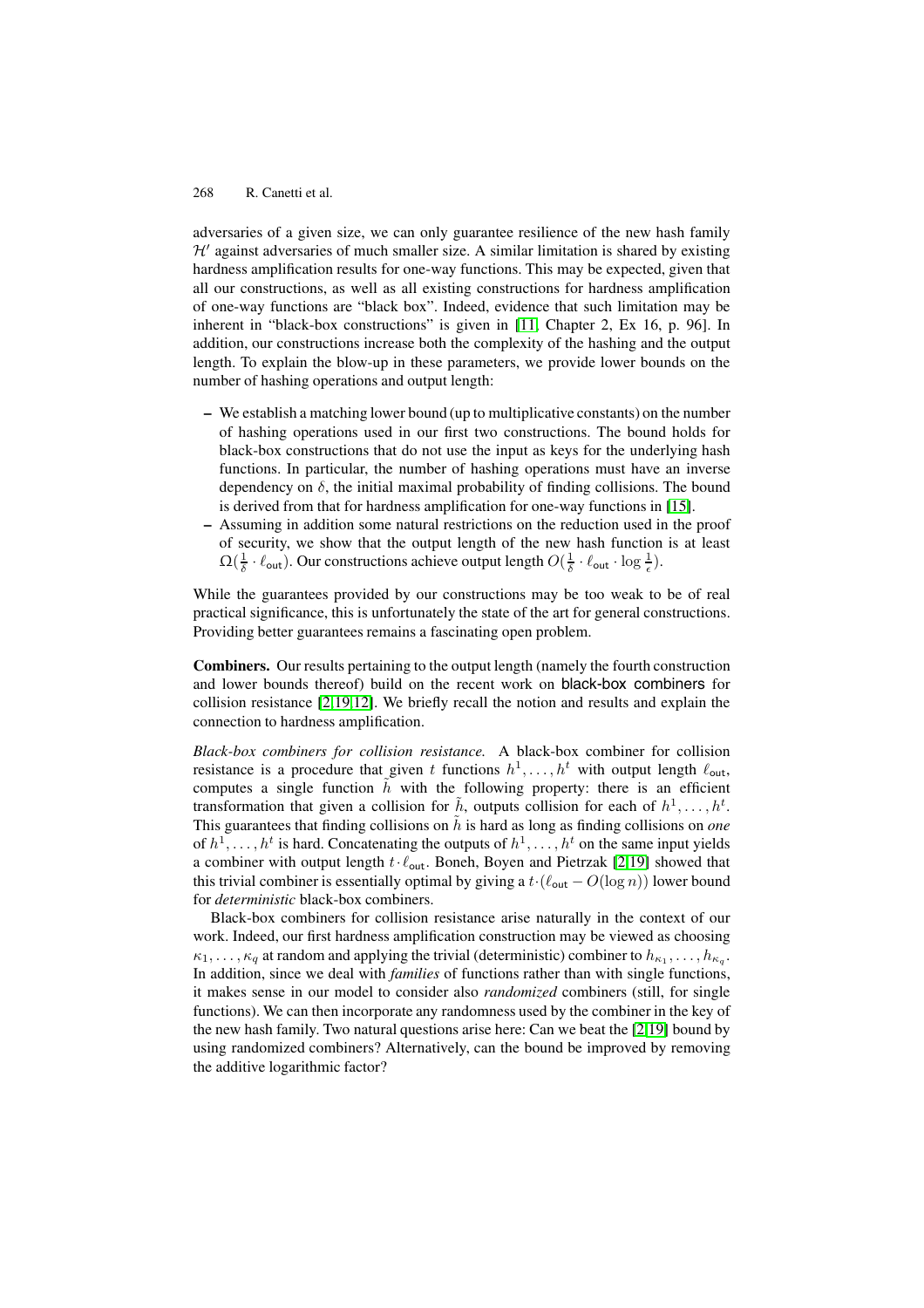We answer both questions negatively. We first extend the lower bound of [2,19] to derive a t· $(\ell_{\text{out}} - O(\log n))$  lower bound on the output length of randomized black-box combiners. Our lower bound for the output length for hardness amplification builds on this lower bound. We then construct a randomized black-box combiner with output length  $t \cdot (\ell_{\text{out}} - \Omega(\log n))$ . This result is interesting in itself, since it is [th](#page-18-5)[e fi](#page-18-6)rst non-trivial combiner that beats concatenation. Furthermore, this combiner underlies our fourth construction mentioned above, which reduces the output length of hash functions. Putting these two results together, we deduce that the optimal randomized black-box combiner has output length  $t \cdot (\ell_{\text{out}} - \Theta(\log n)).$ 

*Combiners for families of hash functions.* So far, we've discussed the relationship between combiners for single functions and hardness amplification for function families. In addition, one may directly study combiners for *families* of functions: Given t families of hash functions with output length  $\ell_{\text{out}}$ , construct a single family of hash functions that is collision-resistant as long as one of the  $t$  families is collision-resistant. We note that it is possible to construct a combiner having output length  $t \cdot (\ell_{\text{out}} - O(\log n))$  using our randomized black-box combiner. The concurrent work of Fischlin and Lehmann [7] studies a very similar problem, albeit in an idealized model that only admits generic attacks on the hash functions.

**Extensions.** Our positive results for hardness amplification of collision resistance may [be](#page-18-16) extended to several other variants of collision resistance. Details of these extensions are deferred to the final version of the paper.

*Resistance to correlations.* As noted in previous work (e.g. [1]), collision resistance can be regarded as a special case of "resistance to finding correlations." That is, for a given k-ary relation R, say that a family of functions  $H$  is R-resistant if it is hard given a random  $h \in \mathcal{H}$  to find  $x_1, ... x_k$  such that  $R(h(x_1), ..., h(x_k))$  holds. In this terminology, collision resistance is simply  $R_{eq}$ -resistance where  $R_{eq}(y_1, y_2)$  $R_{eq}(y_1, y_2)$  $R_{eq}(y_1, y_2)$  iff  $y_1 = y_2$ . Can Rresistance be amplified for other relations? Can collision resistance be derived from (or imply)  $R$ -resistance for other relations  $R$ ? These are interesting questions.

As a small step in this direction, we consider amplification for the "near collision" relation  $R_{\text{near}}$ , where  $R_{\text{near}}(y_1, y_2)$  iff the Hamming distance between  $y_1$  and  $y_2$  is small (see e.g. [16, Sec 9.2.6]). We observe that by encoding the hash value with an error-correcting code, we may transform a standard collision-resistant hash family to a near-collision-resistant hash family. Conversely, given a near-collision-resistant hash family, one can construct a standard collision-resistant hash family with shorter output by "deco[ding](#page-18-18)" the hash value to the nearest codeword of a covering code. This yields an amplification theorem for resistance to near-collisions, as a corollary of our amplification theorems for collision resistance.

*Target collision resistance.* Our results extend also to the related notion of target collision resistance (namely, universal one-way hash functions [18]). Here we may use the same constructions as for collision resistance, except to replace the Merkle-Damgård domain expansion with that of Shoup  $[24]$ , and the same analysis goes through. We stress that the extension should not be taken for granted, because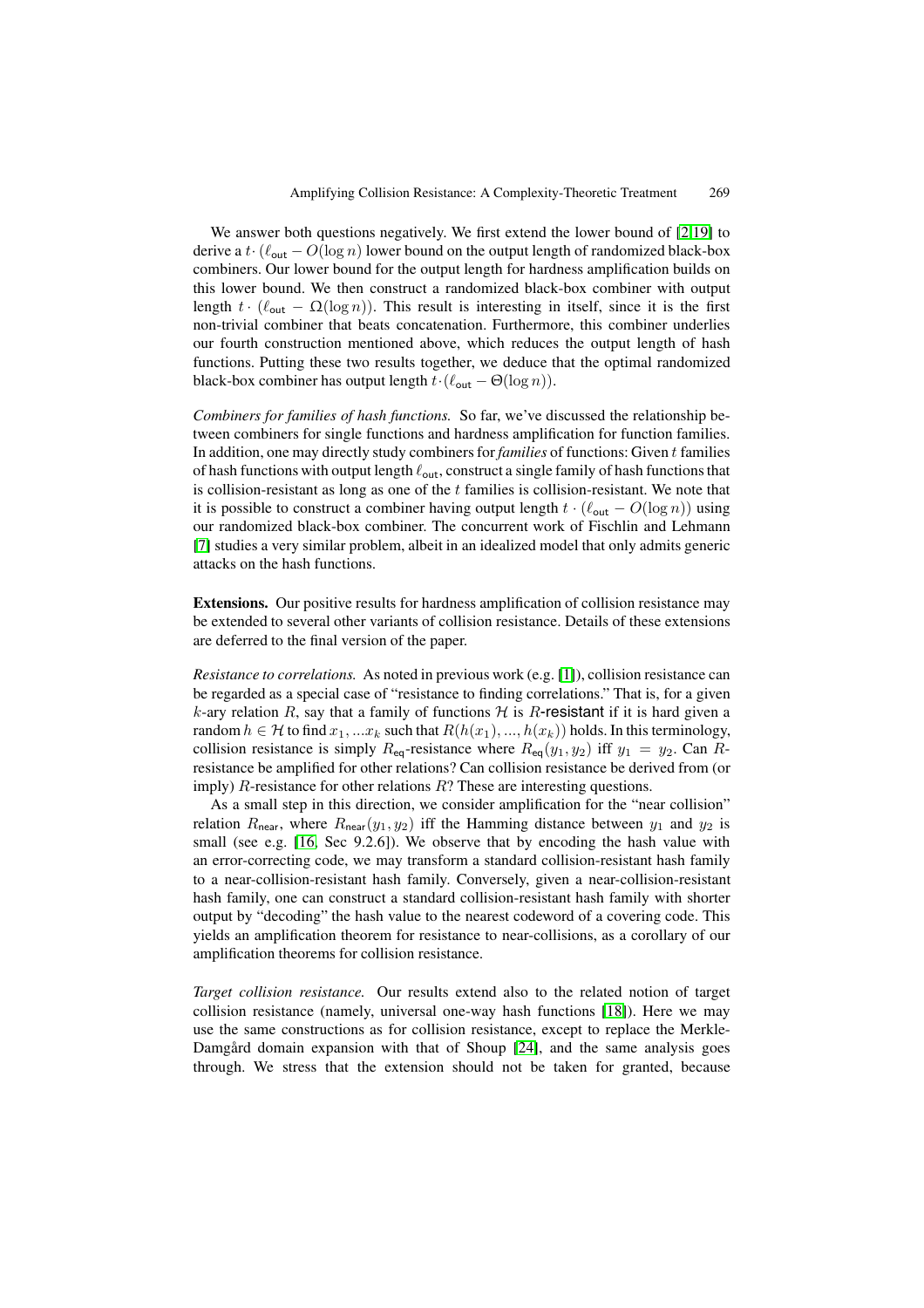techniques for collision resistance do not always extend readily to target collision resistance; domain expansion is a good example.

**Discussion.** We discuss some additional aspects of the analysis in this work. First, we address only collision resistance, which is one out of many desired properties of "cryptographic hash functions". In fact, we do not even address properties such as resistance to finding additional collisions, once a collision is found. Concentrating on plain collision resistance allows for clearer understanding. In fact, constructing hash functions achieving even this specific property seems to be challenging enough, as evidenced by the attacks on MD5 and SHA1.

Another point worth highlighting is that our analysis can be viewed as a demonstration of the benefits in having *families* of hash functions, where there is some assurance that finding collisions in one function in the family does not render other functions in the family completely insecure. This may suggest a methodology for *constructing* practical collision-resistant functions: Design such functions as keyed functions, where the key is intimately incorporated in the evaluation of the function. This might give some hope that finding collisions for one value of the key might not help much in finding collisions for other values of the key. Then, apply a generic amplification mechanism such as the ones studied here to guarantee strong collision resistance *even when a significant fraction of the keys result in weak functions.* We stress that, in order to be of value, the key has to be incorporated in the computation of the function in a strong way. This fact is exemplified (in the negative) by the MD/SHA line of functions: Although these functions are often modeled as families of functions that are keyed via the IV, the actual constructions do not incorporate the IV in the computation in a strong way. And, indeed, the very recent attacks against such functions (e.g. [26]) seem to work equally well for all values of the IV. Similarly suspect are related methods for creating a hash function family from a fixed hash function by treating a portion of the input as key.

Finally, we stress that even though we use asymptotic notation to make our results more readable, they actually provide concrete b[ound](#page-19-3)s on the parameters achieved. Moreover, we provide uniform reductions in all of our proofs of security, so even though the positive results are stated for nonuniform adversaries, it is easy to derive an analogue of those results for uniform adversaries.

**Organization.** We begin with by reviewing quantitative definitions of collision resistance for CRHFs in Section 2. We present all of our constructions for hardness amplification, key size reduction and output length reduction in Section 3, and our lower bounds in Section 4. Given that randomized black-box combiners are a recurring tool in this paper, we define them in Section 2 and present the construction in Section 3 and the matching lower bound in Sect[ion](#page-6-0) 4.

## **2 Preliminar[ie](#page-15-0)s**

## **2.1 Quantitative Definitions of C[olli](#page-15-0)sion Resistance**

<span id="page-6-0"></span>A family of hash functions is a collection of polynomial-time computable functions  $\mathcal{H} = \{ \mathcal{H}_n : \{0,1\}^{\ell_{\mathsf{key}}(n)} \times \{0,1\}^{\ell_{\mathsf{in}}(n)} \rightarrow \{0,1\}^{\ell_{\mathsf{out}}(n)} \},$  where n is the security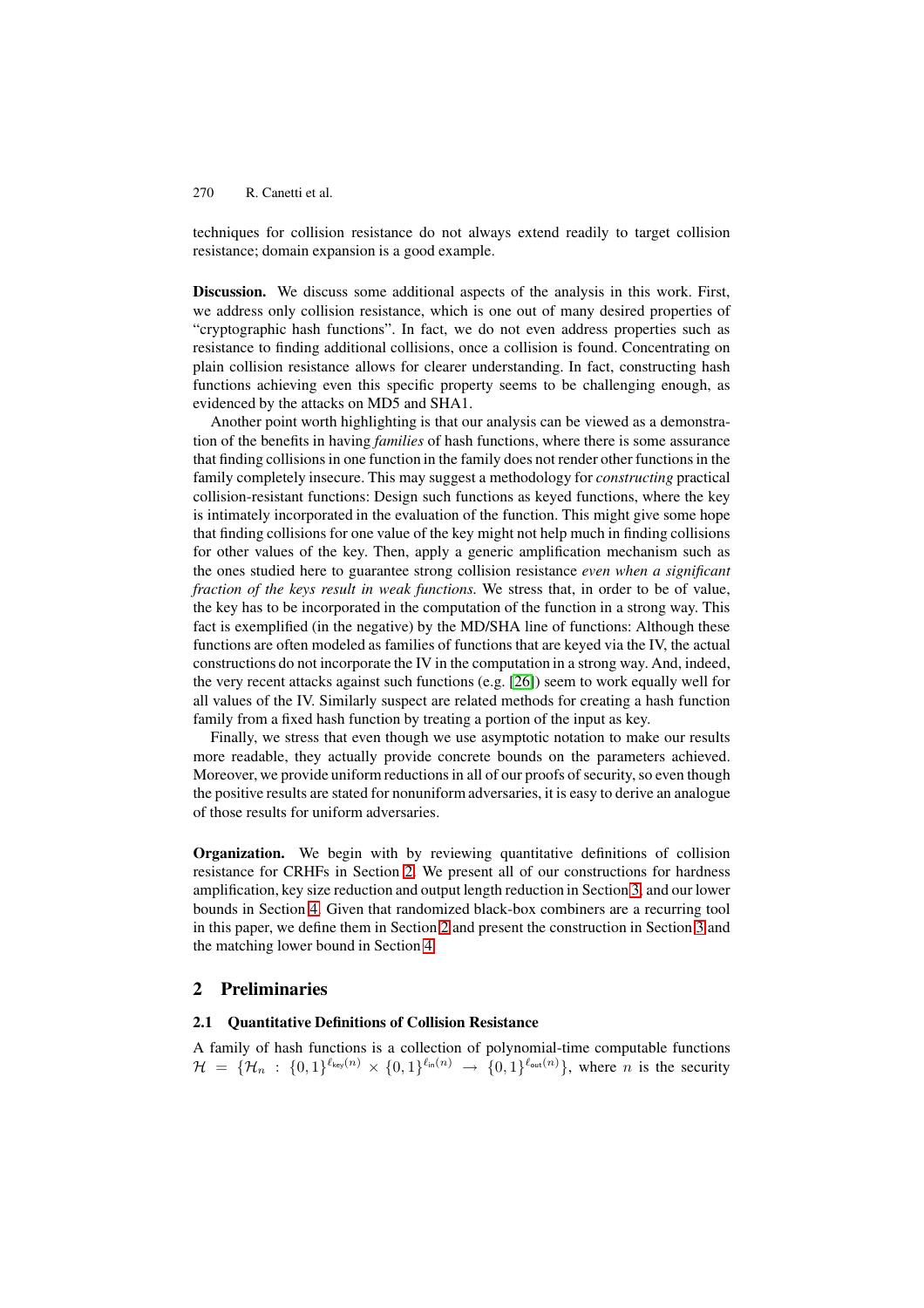parameter, satisfying  $\ell_{\text{out}}(n) < \ell_{\text{in}}(n)$ . We refer to  $\ell_{\text{in}}$ ,  $\ell_{\text{out}}$ ,  $\ell_{\text{key}}$  as the input length, output length and key size of the hash function. We use  $h_{\kappa} : \{0,1\}^{\ell_{\text{in}}(n)} \to \{0,1\}^{\ell_{\text{out}}(n)}$ to denote the function  $\mathcal{H}_n(\kappa, \cdot)$  associated with the key  $\kappa \in \{0,1\}^{\ell_{\sf key}(n)}$ . We call a pair  $(x_0, x_1)$  satisfying  $x_0 \neq x_1$  and  $h_{\kappa}(x_0) = h_{\kappa}(x_1)$  a collision for  $h_{\kappa}$ .

For any n, we say that  $\mathcal{H}_n$  is an  $(s, \epsilon)$ -CRHF (collision-resistant hash function) if for every nonuniform  $A$  of size  $s$ ,

$$
\Pr[\kappa \leftarrow \{0, 1\}^{\ell_{\text{key}}(n)}; A(\kappa) \text{ outputs a collision for } h_{\kappa}] < \epsilon
$$

(The quantity  $\epsilon$  is what we refer to in the introduction as the level of collision resistance.) For notational simplicity, we omit references to n whenever the context is clear (e.g.  $\mathcal{H}: \{0,1\}^{\ell_{\text{key}}} \times \{0,1\}^{\ell_{\text{in}}} \rightarrow \{0,1\}^{\ell_{\text{out}}}.$ 

We will also refer to asymptotic notions of CRHFs. As with one-way functions, we want to consider the entire class of nonuniform polynomial-time adversaries (although we do provide uniform reductions in our proofs of security). Formally, we say that H is a strong CRHF if for every polynomial  $p(\cdot)$  and every sufficiently large n, H is a  $(p(n), \frac{1}{p(n)})$ -CRHF. Similarly, we say that H is a weak CRHF if there exists a constant c such that for every polynomial  $p(\cdot)$  and every sufficiently large n, H is a  $(p(n), 1 - \frac{1}{n^c})$ -CRHF. Standard cryptographic applications of hash functions actually require strong CRHFs, so whenever the strength of the CRHF is not qualified, we will refer to strong CRHFs.

*Public-coin vs. secret-coin hash functions.* As noted in [13], a distinction needs to be made between public-coin and secret-coin hash functions. In a public-coin hash function, the key corresponds to a uniformly generated random string and the key generation algorithm computes the identity function. In a secret-coin hash function, the distribution of the key may be any samplable distributio[n. F](#page-18-19)or simplicity and clarity, our definition and exposition refer to public-coin hash functions. It is easy to see that all of our constructions (Constructions 1, 2 and 4) apart from the reduction in key size using randomness-efficient sampling extend to secret-coin hash functions.

### **2.2 Black-Box Combiners for Collision Resistance**

We generalize the notion of black-box combiners from [2,19] so as allow randomized constructions.

**Definition 1.** We say that  $(C, R)$  is a randomized black-box  $(t', t)$ -combiner for collision resistance *if* C,R *are deterministic poly-tim[e o](#page-18-5)[rac](#page-18-6)le TMs, and there exists some negligible function*  $\nu(\cdot)$  *such that for all*  $h^1, \ldots, h^t : \{0, 1\}^{\ell_{\text{in}}} \to \{0, 1\}^{\ell_{\text{out}}}$ :

CONSTRUCTION. For every r,  $C^{h^1,\ldots,h^t}(r,\cdot)$  computes a function  $\tilde{h}_r$  :  $\{0,1\}^{\ell_{\sf in'}} \to \{0,1\}^{\ell_{\sf out'}},$  where  ${\ell_{\sf in'}}' > {\ell_{\sf out'}}'.$ 

REDUCTION. With probability  $1 - \nu(n)$  over r: if  $(\tilde{x}_0, \tilde{x}_1)$  is a collision for  $\tilde{h}_r$ , then  $R^{h^1,...,h^t}(r,\tilde{x}_0,\tilde{x}_1)$  outputs  $t$  pairs  $(x_0^1,x_1^1),\ldots,(x_0^t,x_1^t)$  such that for *at least*  $t - t' + 1$  *values*  $i \in \{1, \ldots, t\}$ ,  $(x_0^i, x_1^i)$  *is a collision for*  $h^i$ .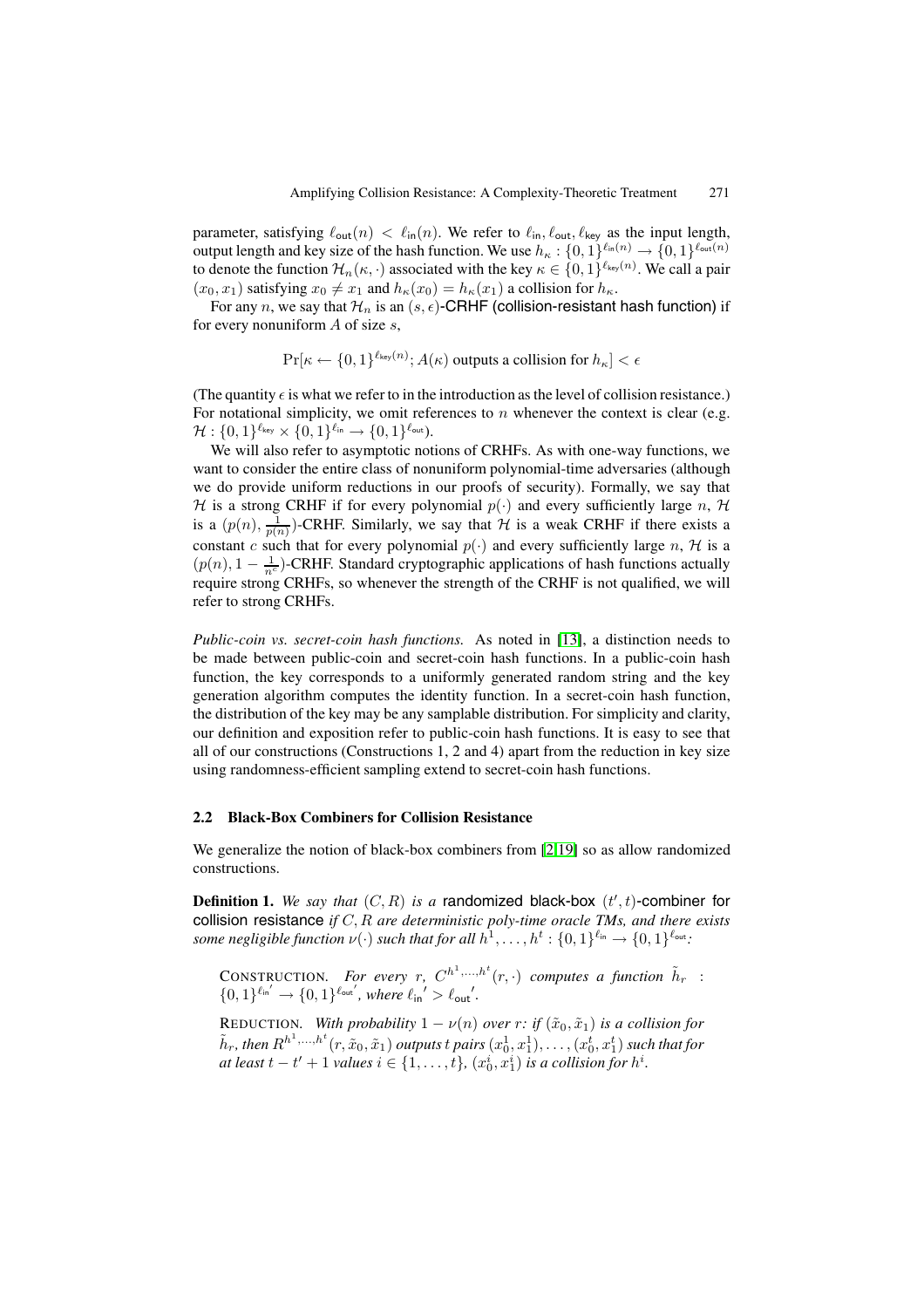Intuitively, the guarantee is that if it is hard to find collisions on some  $t'$  of the functions  $h^1, \ldots, h^t$ , then with overwhelming probability over r, it is hard to find collisions on  $h_r$ . Our definition generalizes that in [2,19] in that we provide both C and R with additional "randomness"  $r$ , which is interpreted as a key. Specifically, in the previous definitions,  $C$  computes a single function, whereas in our definition  $C$  computes a family of functions  $\{h_r\}$ . In our construction, R is deterministic, whereas our lower bound (as with previous work) extends [to](#page-18-5) [ran](#page-18-6)domized reductions R.

# **3 Constructions**

The goal of hardness amplification is to deduce the existence of strong CRHFs from weak CRHFs. Fix a security parameter n. The parameters for the new CRHF  $\mathcal{H}'$  will be different from those for the starting CRHF  $H$ : we use  $\ell_{\text{in}}$ ,  $\ell_{\text{out}}$ ,  $\ell_{\text{key}}$  to denote the parameters for a  $(s, 1 - \delta)$ -CRHF that we start with, and  $\ell_{\text{in}}', \ell_{\text{out}}', \ell_{\text{key}}'$  to denote the parameters for the  $(s', \epsilon)$ -CRHF that we are about to construct. Typical values of the parameters are  $\delta = \frac{1}{\text{poly}(n)}$  and  $\epsilon = \text{neg}(n)$ . As outlined in the introduction, we begin two basic constructions for hardness amplification (Sections 3.1 and 3.2) and then show how to reduce the key size (Section 3.3) and output length (Section 3.4). A summary of the parameters is given in Fig 1.

*Domain expansion.* We compensate the loss in compressio[n rat](#page-8-0)io i[n ou](#page-10-0)r constructions by first applying Merkle-Damgår[d d](#page-11-0)omain expansion [4,17], [notin](#page-13-0)g that domain expansion for collision resista[nc](#page-13-1)e preserves the hardness parameter.

**Proposition 0 ([4,17]).** Fix some security parameter n. Suppose there exists a  $(s, \epsilon)$ -CRHF  $\mathcal{H}_n$  from  $\{0,1\}^{\ell_{\text{key}}} \times \{0,1\}^{\ell_{\text{in}}}$  to  $\{0,1\}^{\ell_{\text{out}}}$  co[mp](#page-18-2)[utab](#page-18-1)le in time T. Then, Construction 0 yields an  $(s', \epsilon)$ -CRHF  $\mathcal{H}'_n$  from  $\{0, 1\}^{\ell_{\text{key}}} \times \{0, 1\}^{\ell_{\text{in}}'}$  to  $\{0, 1\}^{\ell_{\text{out}}'}$ with the following parameters:

- $\ell_{\text{out}}' = \ell_{\text{out}}$  [an](#page-18-2)[d](#page-18-1)  $\ell_{\text{key}}' = \ell_{\text{key}}$
- $-$  # hash calls =  $\frac{\ell_{\text{in}}' \ell_{\text{in}}}{\ell_{\text{out}} \ell_{\text{in}}}$
- **–** security reduction :  $s' = s \ell_{\text{in}}' \cdot T$

## **3.1 Amplification Via Concatenation**

<span id="page-8-0"></span>We begin with a description and the analysis of the basic concatenation construction. The analysis we provide is very similar to that for hardness amplification for one-way functions via direct product [27,11]. The presentations is somewhat simpler. We also make a small modification to the analysis that facilitates the analysis of the codingtheoretic construction, discussed in the next section.

**Construction 1** (basic). *Pick*  $q = \lceil \frac{2}{\delta} \ln \frac{2}{\epsilon} \rceil$  independent keys  $\kappa_1, \ldots, \kappa_q$ . On input  $x \in$  $\{0,1\}^{\ell_{\text{in}}}$  $\{0,1\}^{\ell_{\text{in}}}$  $\{0,1\}^{\ell_{\text{in}}}$ , output  $h_{\kappa_1}(x) \circ h_{\kappa_2}(x) \circ \cdots \circ \overset{\iota}{h}_{\kappa_q}(x)$ 

In using the same input to the hash functions under all of the q keys  $\kappa_1, \ldots, \kappa_q$ , we ensure that a collision  $x_0, x_1$  for the key  $(\kappa_1, \ldots, \kappa_q)$  is also a collision for the underlying hash function on each of the keys  $\kappa_1, \ldots, \kappa_q$ .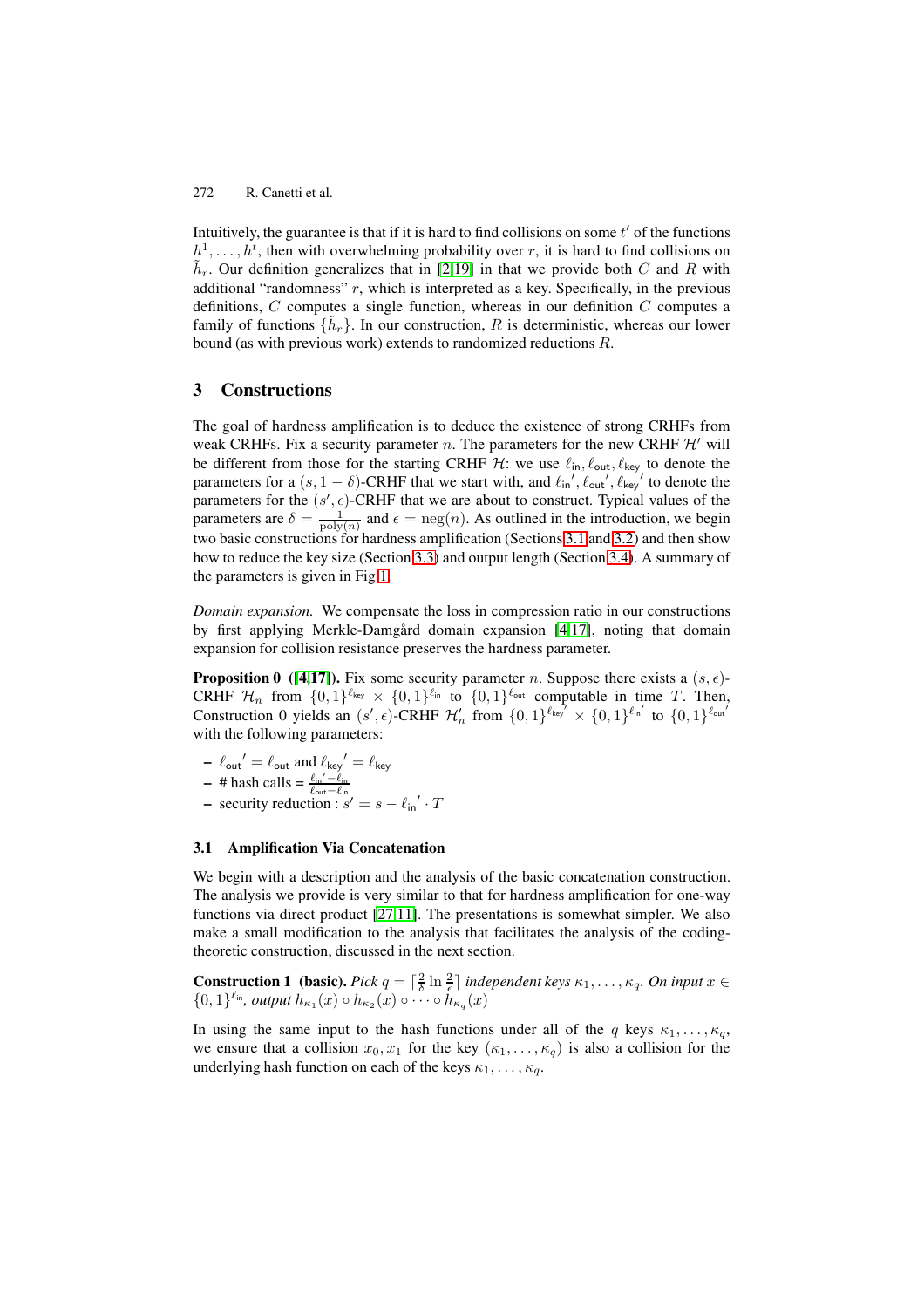**Proposition 1 (Construction 1).** *Fix some security parameter* n*. Suppose there exists a*  $(s, 1 - \delta)$ -CRHF  $\mathcal{H}_n$  from  $\{0, 1\}^{\ell_{\text{key}}} \times \{0, 1\}^{\ell_{\text{in}}}$  to  $\{0, 1\}^{\ell_{\text{out}}}$ . Then, Construction 1  $yields$  an  $(s', \epsilon)$ -CRHF  $\mathcal{H}'_n$  from  $\{0, 1\}^{\ell_{\text{key}'}} \times \{0, 1\}^{\ell_{\text{inf}'}}$  to  $\{0, 1\}^{\ell_{\text{out}'}}$  with the following *parameters:*

**–**  $\ell_{\text{in}}' = \ell_{\text{in}}$  and  $\ell_{\text{out}}' = \Theta(\frac{\ell_{\text{out}}}{\delta} \log \frac{1}{\epsilon})$  and  $\ell_{\text{key}} = \Theta(\frac{\ell_{\text{key}}}{\delta} \log \frac{1}{\epsilon})$ 

$$
\textit{\texttt{--}} \textit{\# hash calls} = \Theta\big(\textstyle \frac{\ell_{\text{in}}'}{\delta \ell_{\text{in}}} \log \textstyle \frac{1}{\epsilon}\big)
$$

**−** *security reduction :*  $s' = s \cdot \Theta(\frac{1}{\epsilon} \log \frac{1}{\epsilon} \log \frac{1}{\delta})^{-1}$ 

*Proof.* Suppose A finds collisions on  $\mathcal{H}'_n$  with probability at least  $\epsilon$ , and consider the following algorithm  $A'$  for finding collisions on  $\mathcal{H}_n$ : on input  $\kappa$ ,

- 1. chooses  $\kappa_1, \ldots, \kappa_q$  at random,  $i \in [q]$  at random, and sets  $\kappa_i = \kappa$ .
- 2. runs  $A(\kappa_1,\ldots,\kappa_q)$  to obtain  $x_0, x_1$ , and outputs  $x_0, x_1$ .

To analyze the success probability for A', first fix any set S of keys  $\kappa$  of density  $\frac{\delta}{2}$ . Intuitively, S represents the set of keys for which it is hard for  $A'$  to find a collision.

$$
\Pr_{\kappa_1,\ldots,\kappa_q}[A(\kappa_1,\ldots,\kappa_q)\text{ outputs a collision }\bigwedge\text{ at least one of the }\kappa_j\text{'s lies in }S]
$$
  

$$
\geq \epsilon - (1 - \frac{\delta}{2})^q \geq \frac{\epsilon}{2}
$$

Hence,

$$
\Pr_{\kappa_1,\ldots,\kappa_q,i}[A(\kappa_1,\ldots,\kappa_q)\text{ outputs a collision }\bigwedge \kappa_i\in S]\geq \frac{\epsilon}{2q}
$$

On the other hand,

$$
\Pr_{\kappa_1, \ldots, \kappa_q, i} [A(\kappa_1, \ldots, \kappa_q) \text{ outputs a collision } \wedge \kappa_i \in S]
$$
\n
$$
= \frac{\delta}{2} \cdot \Pr_{\kappa \in S} \Pr[A'(\kappa) \text{ outputs a collision for } h_{\kappa}]
$$
\n
$$
\leq \frac{\delta}{2} \cdot \max_{\kappa \in S} \Pr[A'(\kappa) \text{ outputs a collision for } h_{\kappa}]
$$

This implies that for any set S of density  $\frac{\delta}{2}$ ,

$$
\max_{\kappa \in S} \Pr[A'(\kappa) \text{ outputs a collision for } h_{\kappa}] \geq \frac{\epsilon}{\delta q}
$$

Hence,

$$
\Pr_{\kappa}\Big[\Pr[A'(\kappa) \text{ outputs a collision for } h_{\kappa}] \geq \tfrac{\epsilon}{\delta q}\Big] \geq 1-\tfrac{\delta}{2}
$$

By running A' a total of  $\frac{\delta q}{\epsilon} \log \frac{1}{\delta} = O(\frac{1}{\epsilon} \log \frac{1}{\epsilon} \log \frac{1}{\delta})$  times, we find collisions on  $\mathcal{H}_n$ for a  $1 - \frac{\delta}{2}$  fraction of keys with probability  $1 - \frac{\delta}{2}$ . This means we find collisions on  $\mathcal{H}_n$  for a random key with probability at least  $1 - \delta$ .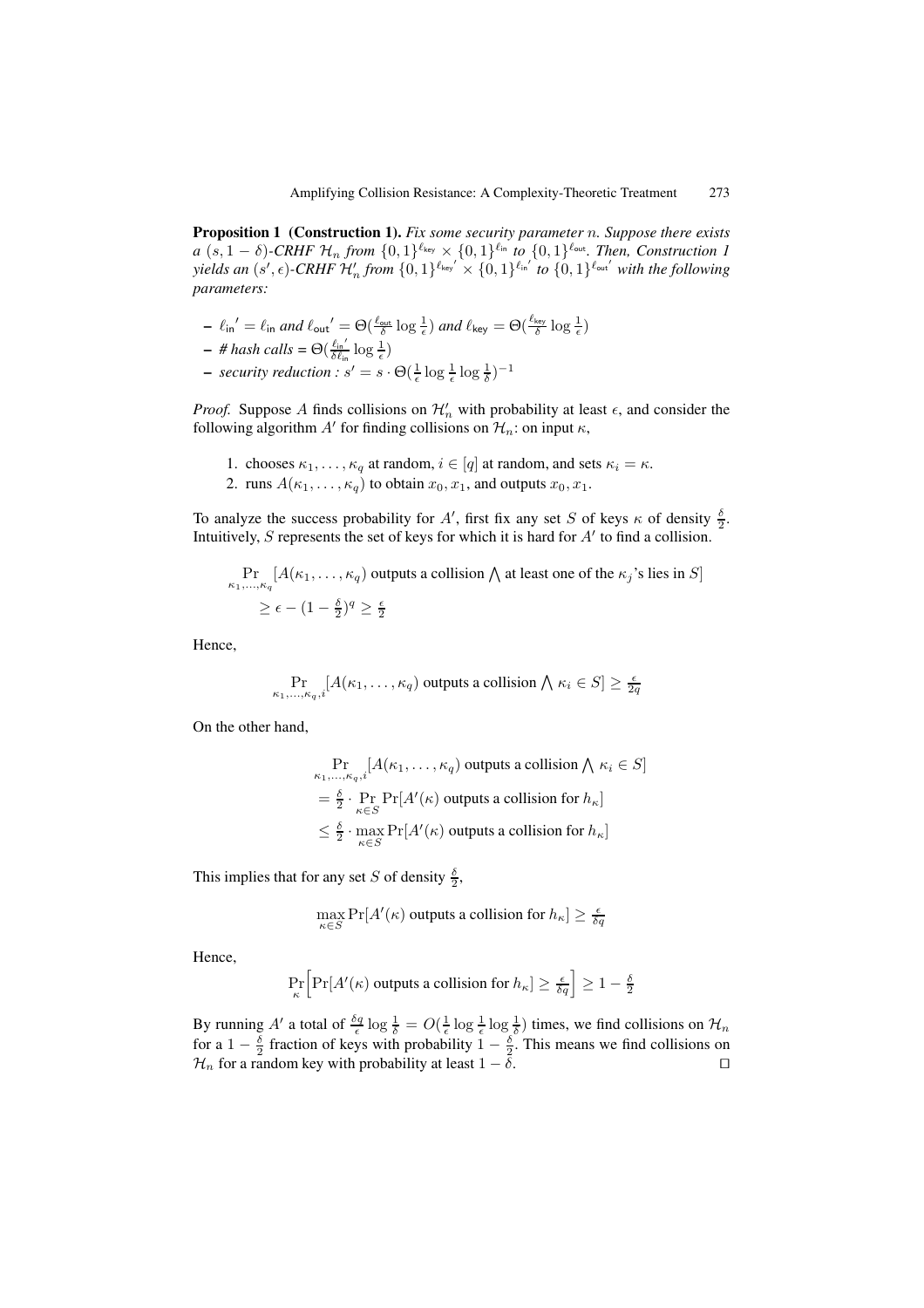### **3.2 Amplification Via Codes**

<span id="page-10-0"></span>Note how the basic construction loses an  $O(q)$  factor in the compression ratio because we repeat the same input for each of the  $q$  keys. The following work-around was suggested in [14]. We first encode the input x using an error-correcting code  $C$  to obtain q symbols  $C(x)_1,\ldots,C(x)_q \in \{0,1\}^{\ell_{\text{in}}}$ , and then we hash each of the q blocks with independently chosen hash functions  $h_{\kappa_1}, \ldots, h_{\kappa_q}$  and output the concatenation. Note that the adversary may upon receiving the  $q$  keys only produce collisions wherein the codewords di[sag](#page-18-3)ree only on the "easy" keys. For the analysis to go through, we argue that w.h.p., a  $\frac{\delta}{4}$  fraction of the keys (and not just one key) must be "hard". If we pick C to be a code with relative distance  $1 - \frac{\delta}{8}$ , we are guaranteed there is a  $\frac{\delta}{8}$  fraction of positions wherein the codewords disagree and the corresponding keys are "hard".

**Construction 2** (coding-theoretic). Pick  $q = \left[\frac{16}{\delta} \ln \frac{2}{\epsilon}\right]$  independent keys  $\kappa_1, \ldots, \kappa_q$ . Let  $C: \{0,1\}^{\ell_{\text{in}}'} \to (\{0,1\}^{\ell_{\text{in}}})^q$  be an error-correcting code with minimum relative distance  $1 - \frac{\delta}{8}$  (e.g., the Reed-Solomon code), where  $\ell_{\text{in}}' = \Theta(\delta q \ell_{\text{in}})$ . On input  $x \in$  $\{0,1\}^{\ell_{\rm in}'},$  output  $h_{\kappa_1}(C(x)_1) \circ h_{\kappa_2}(C(x)_2) \circ \cdots \circ h_{\kappa_q}(C(x)_q)$ .

**Proposition 2 (Construction 2).** *Fix some security parameter* n*. Suppose there exists*  $a (s, 1 - \delta)$ -CRHF  $\mathcal{H}_n$  from  $\{0, 1\}^{\ell_{\text{key}}} \times \{0, 1\}^{\ell_{\text{in}}}$  *to*  $\{0, 1\}^{\ell_{\text{out}}}$ . Then, Construction 2  $yields$  an  $(s', \epsilon)$ -CRHF  $\mathcal{H}'_n$  from  $\{0, 1\}^{\ell_{\text{key}'}} \times \{0, 1\}^{\ell_{\text{in}'}}$  to  $\{0, 1\}^{\ell_{\text{out}'}}$  with the following *parameters:*

<span id="page-10-1"></span> $\ell_{\text{in}}' = \Theta(\ell_{\text{in}} \log \frac{1}{\epsilon})$  *and*  $\ell_{\text{out}}' = \Theta(\frac{\ell_{\text{out}}}{\delta} \log \frac{1}{\epsilon})$  *and*  $\ell_{\text{key}}' = \Theta(\frac{\ell_{\text{key}}}{\delta} \log \frac{1}{\epsilon})$  $-$  # hash calls =  $\Theta(\frac{1}{\delta}\log\frac{1}{\epsilon})$ **–** security reduction :  $s' = s \cdot \Theta(\frac{1}{\epsilon} \log \frac{1}{\delta})^{-1}$ 

*Proof.* Suppose A finds collisions on  $\mathcal{H}'_n$  with probability at least  $\epsilon$ , and consider the following algorithm  $A'$  for finding collisions on  $\mathcal{H}_n$ : on input  $\kappa$ ,

- 1. chooses  $\kappa_1, \ldots, \kappa_q$  at random,  $i \in [q]$  at random, and sets  $\kappa_i = \kappa$ .
- 2. runs  $A(\kappa_1,\ldots,\kappa_q)$  to obtain  $x_0, x_1$ , and outputs  $C(x_0)_i, C(x_1)_i$ .

To analyze the success probability for A', first fix any set S of keys  $\kappa$  of density  $\frac{\delta}{2}$ . By a Chernoff bound (the multiplicative variant), we have

 $\Pr_{\kappa_1,...,\kappa_q}[A(\kappa_1,...,\kappa_q)$  outputs a collision  $(x_0,x_1)\bigwedge$  at least  $\frac{\delta}{4}$  fraction of  $\kappa_j$ 's lies in S]  $\geq \epsilon - e^{-\delta q/16} \geq \frac{\epsilon}{2}$ 

Conditioned on the above event, for a  $\frac{6}{8}$  fraction of j's in  $\{1, 2, ..., q\}$ , we have  $C(x_0)_j \neq C(x_1)_j$  and  $\kappa_j \in S$  (since the former occurs for a  $1 - \frac{\delta}{8}$  fraction of j's and the latter occurs for a  $\frac{\delta}{4}$  fraction of *j*'s). Hence,

$$
\Pr_{\kappa_1,\ldots,\kappa_q,i}[A(\kappa_1,\ldots,\kappa_q)\text{ outputs a collision } (x_0,x_1)\wedge \kappa_i\in S\wedge C(x_0)_i\neq C(x_1)_i]\geq \frac{\delta\epsilon}{16}
$$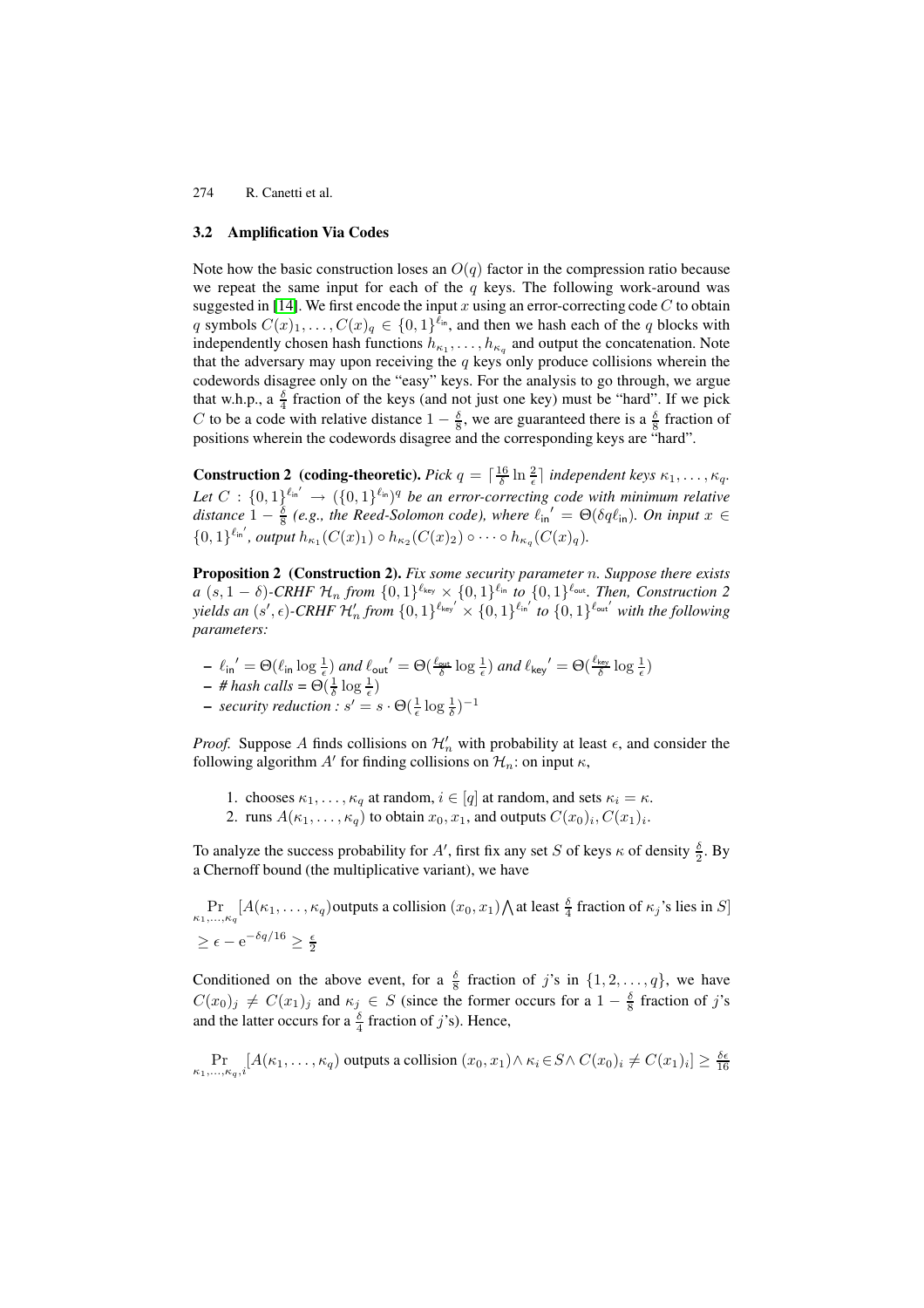On the other hand,

$$
\Pr_{\substack{\kappa_1,\ldots,\kappa_q,i}}[A(\kappa_1,\ldots,\kappa_q) \text{ outputs a collision } (x_0,x_1) \wedge \kappa_i \in S \wedge C(x_0)_i \neq C(x_1)_i]
$$
\n
$$
= \frac{\delta}{2} \cdot \Pr_{\kappa \in S} \Pr[A'(\kappa) \text{ outputs a collision for } h_{\kappa}]
$$
\n
$$
\leq \frac{\delta}{2} \cdot \max_{\kappa \in S} \Pr[A'(\kappa) \text{ outputs a collision for } h_{\kappa}]
$$

This implies that for any set S of density  $\frac{\delta}{2}$ ,

$$
\max_{\kappa \in S} \Pr[A'(\kappa) \text{ outputs a collision for } h_{\kappa}] \geq \frac{\epsilon}{8}
$$

Hence,

$$
\Pr_{\kappa} \left[ \Pr[A'(\kappa) \text{ outputs a collision for } h_{\kappa}] \ge \frac{\epsilon}{8} \right] \ge 1 - \frac{\delta}{2}
$$

Again by running A' a total of  $O(\frac{1}{\epsilon} \log \frac{1}{\delta})$  times, we can find collisions on  $\mathcal{H}_n$  with probability  $1 - \delta$ .

### **3.3 Reducing the Key Size**

<span id="page-11-0"></span>From a theoretical point of view, it is useful to have hash functions with short descriptions (i.e. short keys). Short keys may also be of interest from a practical point of view, although for the most common application of collision-resistant hash functions (digital signatures) the key would be standardized and only distributed once. Starting with a 160-bit key, the above transformations could yield a key that is much longer. Fortunately, there is no inherent cause for this blow-up: we may reduce the key size in each of the above constructions using randomness-efficient sampling [9], namely, we want to sample q keys in  $\{0,1\}^{\ell_{\text{key}}}$  using r bits of randomness, where  $r \ll q\ell_{\text{key}}$ .

To accomplish this, we will use the randomness-efficient hitter in [9, Appendix C], with a slightly different analysis showing that for the parameters we are interested in, the construction satisfies a stronger sampler-like property. The weaker [hit](#page-18-13)ter guarantee is sufficient to reduce the key size for Construction 1, whereas the stronger sampler-like property is necessary for Construction 2. For our application, we will [al](#page-18-13)so require that that the hitter satisfy a certain reconstructibility property, previously used in [5]. This is used in the security reduction to generate challenges for the adversary breaking  $\mathcal{H}'$ given a key for  $H$ .

We stress here that for specific concrete parameters, we may use different choices of hitters and samplers for ease of implementation and optimality for those [sp](#page-18-12)ecific parameters.

**Lemma 1.** *There exists a constant* c *such that for every*  $\delta, \epsilon > 0$ *, there is an efficient randomized procedure*  $G: \{0,1\}^r \rightarrow (\{0,1\}^{\ell_{\text{key}}})^q$  *with the following properties:* 

- $-$  (sampler) for every subset  $S \subseteq \{0, 1\}^{\ell_{\text{key}}}$  of density  $\delta$ , with probability at least 1− $\epsilon$ , *at least*  $\frac{\delta q}{2c}$  *of the strings output by G lie in S*.
- $-$  (complexity) the randomness complexity r is  $\ell_{\text{key}} + O(\log \frac{1}{\epsilon})$  and the sample *complexity q is*  $O(\frac{1}{\delta} \log \frac{1}{\epsilon})$ *.*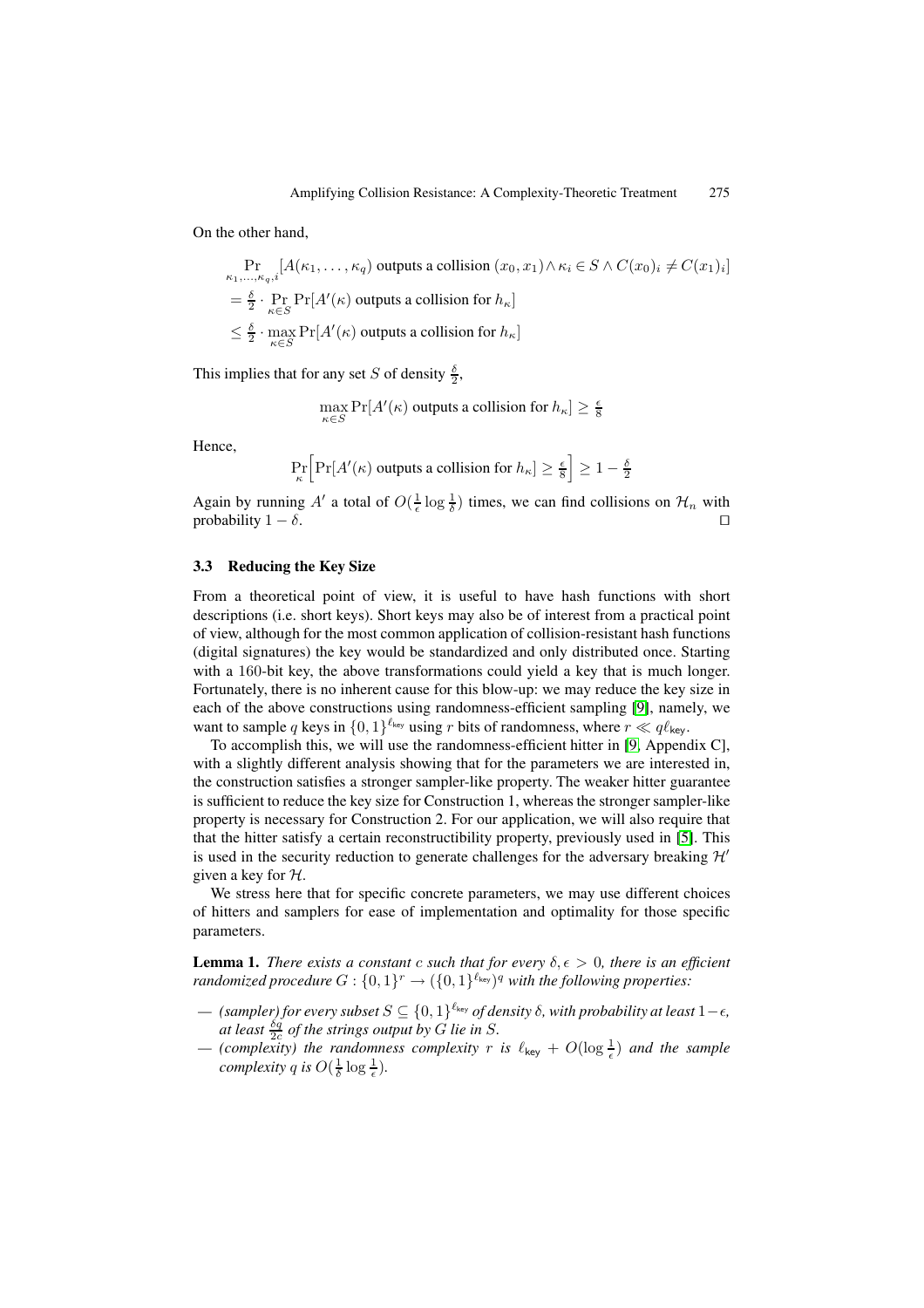$-$  (reconstructible) there exists an efficient algorithm that on input  $(i, x)$ , outputs a *uniformly random element from the set*  $\{\sigma | G(\sigma)\} = x\}.$ 

*Proof (sketch)*. The construction (based on that in [9]) proceeds in three stages:

- **–** First, we construct a hitter that generates  $\frac{c}{\delta}$  samples in  $\{0, 1\}^{\ell_{\text{key}}}$  using  $\ell_{\text{key}}$  random bits with the following property: for every subset S of  $\{0,1\}^{\ell_{\text{key}}}$  with density  $\delta$ , with probability at least  $\frac{2}{3}$ , at least one sample lies in S. We may obtain such a hitter using Ramanujan graphs of degree  $\frac{c}{\delta}$  a[nd](#page-18-13) vertex set  $\{0,1\}^{\ell_{\text{key}}}$ , wherein we pick a random vertex v, and the samples are the indices of the neighbors of  $v$  [9].
- **–** Next, we construct a sampler that generates  $d = O(\log \frac{1}{\epsilon})$  samples in  $\{0, 1\}^{\ell_{\text{key}}}$ using  $\ell_{\text{key}} + O(d)$  random bits with the following property: for every subset S' of {0, 1}<sup> $\ell_{\text{key}}$ </sup> with density  $\frac{2}{3}$ , with probability at least 1 –  $\epsilon$ , at least  $\frac{1}{2}$  of the samples lie in S'. We may obtain such a sampler by taking a random walk of length  $d-1$  [on](#page-18-13) a constant-degree expander with vertex set  $\{0, 1\}^{\ell_{\text{key}}}$  [9].
- **–** Finally, we compose the sampler and the hitter as follows: we consider a random walk of length  $d-1$  on the expander, and use each of the d vertices along the path as random coins for the hitter. Overall, we will run the hitter  $d$  times, which generate a total of  $q = d \cdot \frac{c}{\delta}$  samples using a total of  $\ell_{\text{key}} + O(d)$  $\ell_{\text{key}} + O(d)$  $\ell_{\text{key}} + O(d)$  random bits. This yields the desired query and randomness complexity.

The sampler guarantee follows fairly readily. Fix S of density  $\delta$ . Let S' be the set of random coins for the hitter such that at least one sample lies in  $S$ , so  $S'$  has density at least  $\frac{2}{3}$ . We know that with probability at least  $1 - \epsilon$  (over the random walk), we generate at least  $\frac{d}{2}$  samples in S', which in turn yields  $\frac{d}{2} = \frac{\delta q}{2c}$  samples that lie in S.

Finally, we check each of the two components in our construction is reconstructible, from which it follows that the combined construction is also reconstructible. For the expander-based hitter, this means that given i, x, we need to compute the vertex v whose i'th neighbor is labeled x. For the expander-based sampler, we need to given i, x, sample a start vertex and a path such that the  $i$ 'th vertex on the path is labeled  $x$ . Indeed, both properties are readily satisfied for standard explicit constructions of constant-degree expanders.  $\Box$ 

The next construction is obtained from Construction 2 by replacing independent sampling of the  $q$  keys with randomness-efficient sampling using  $G$ , and using a code with slightly different parameters:

**Construction 3 (reduced key size).** *Run G to obtain* q *keys*  $\kappa_1, \ldots, \kappa_q \in \{0, 1\}^{\ell_{\text{key}}}$ . Let  $C: \{0,1\}^{\ell_{\text{in}}'} \to (\{0,1\}^{\ell_{\text{in}}})^q$  be an error-correcting code with minimum relative distance  $1 - \frac{\delta}{4c}$  (e.g., the Reed-Solomon code), where  $\ell_{\text{in}}' = \Theta(\delta q \ell_{\text{in}})$ . On input  $x \in$  $\{0,1\}^{\ell_{\rm in'}},$  output  $h_{\kappa_1}(C(x)_1) \circ h_{\kappa_2}(C(x)_2) \circ \cdots \circ h_{\kappa_q}(C(x)_q)$ .

It is straight-forward to verify that an analogue of Proposition 2 holds for Construction 3 if the CRHF is public-coin, and with essentially the same parameters except that the key size is now reduced to  $\ell_{\text{key}} + O(\log \frac{1}{\epsilon})$  (i.e., the randomness complexity of G). We now state our main result for hardness amplification of collision-resistance, which is essentially a restatement of Proposition 2 for indep[en](#page-10-1)dent sampling and for randomness-efficient sampling: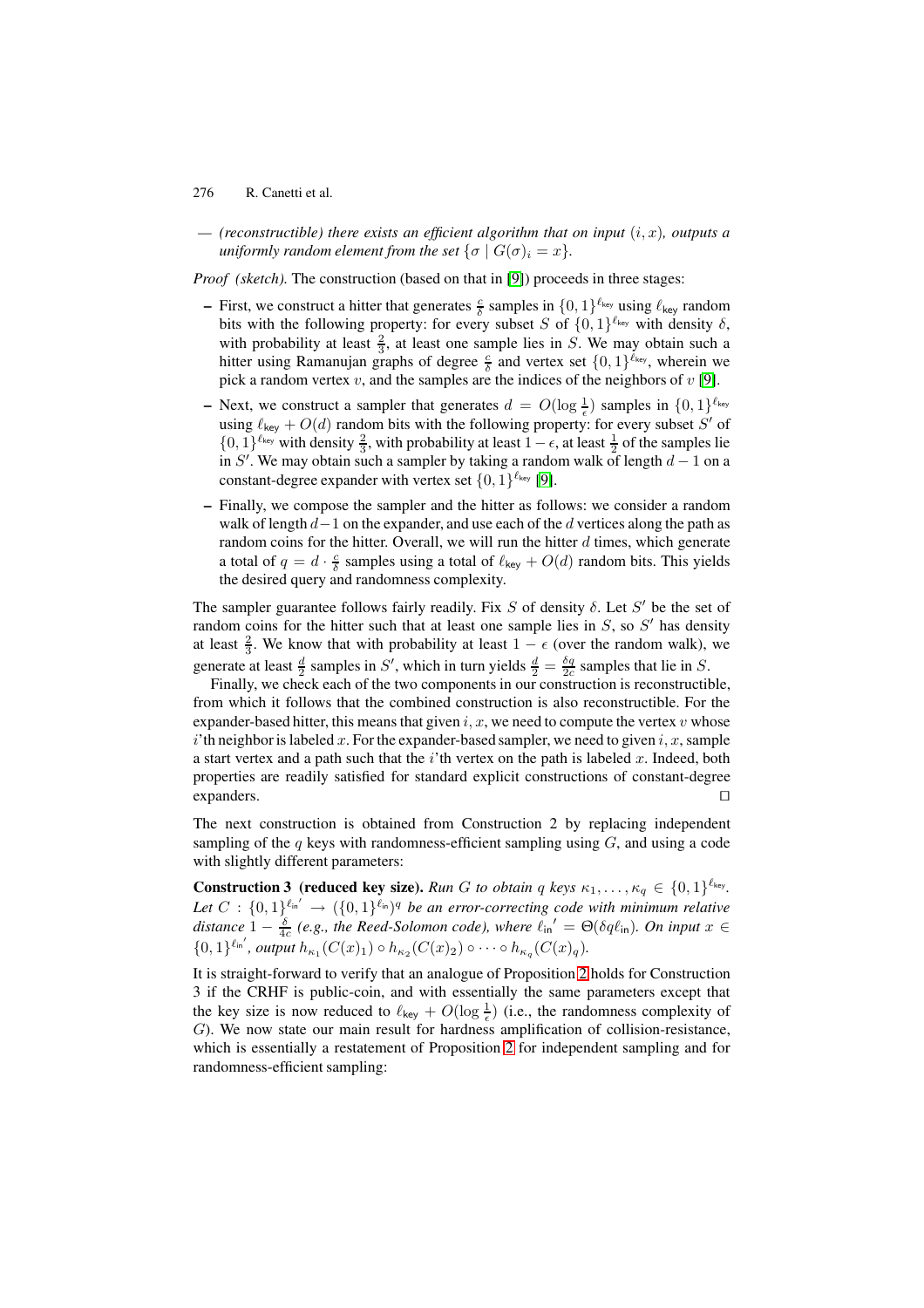| Parameters    |                                                                                |                                                                                                           |                                                                    | Construction 0 Construction 1   Construction 2   Construction 4 |
|---------------|--------------------------------------------------------------------------------|-----------------------------------------------------------------------------------------------------------|--------------------------------------------------------------------|-----------------------------------------------------------------|
| input length  | $\ell_{\sf in}'$                                                               | $\ell_{\text{in}}$                                                                                        | $\Theta(\ell_{\text{in}} \log \frac{1}{\epsilon})$                 | $ \ell_{\text{in}} - \Delta - \log \ell_{\text{in}} $           |
| output length | $\ell_{\sf out}$                                                               | $\Theta(\frac{\ell_{\text{out}}}{\delta} \log \frac{1}{\epsilon})$                                        | $\Theta(\frac{\ell_{\text{out}}}{\delta} \log \frac{1}{\epsilon})$ | $\ell_{\sf out} - \Delta$                                       |
| # hash calls  | $\ell_{\text{in}}' - \ell_{\text{in}}$<br>$\ell_{\text{out}}-\ell_{\text{in}}$ | $\Theta(\frac{1}{\epsilon} \log \frac{1}{\epsilon})$                                                      | $\Theta(\frac{1}{5} \log \frac{1}{\epsilon})$                      | $\Theta(2^{\Delta} \ell_{\text{in}})$                           |
| key size      | $\ell_{\sf kev}$                                                               | $\Theta(\frac{\ell_{\text{key}}}{5} \log \frac{1}{\epsilon})$                                             | $\Theta(\frac{\ell_{\text{key}}}{s} \log \frac{1}{\epsilon})$      | $\Theta(\ell_{\sf in}^2 + \Delta)$                              |
| (public-coin) | $\ell_{\sf kev}$                                                               | $\ell_{\text{key}} + \Theta(\log \frac{1}{\epsilon}) \ell_{\text{key}} + \Theta(\log \frac{1}{\epsilon})$ |                                                                    | $\Theta(\ell_{\sf in}{}^2 + \varDelta)$                         |

<span id="page-13-1"></span>Fig. 1. Summary of parameters for Constructions 0, 1, 2, & 4. In order to compare constructions 1 and 2 on inputs of the same length, we could apply the Merkle-Damgård transformation first, in which case the latter offers a  $\Theta(\log \frac{1}{\epsilon})$  factor improvement in the number of hashing operations. For the key size, the second line refers that achieved using Construction 3 for public-coin hash functions.

**Theorem 1.** *Fix some security parameter n. Suppose there exists a*  $(s, 1 - \delta)$ -CRHF  $\mathcal{H}_n$  from  $\{0,1\}^{\ell_\text{key}}\times \{0,1\}^{\ell_\text{in}}$  to  $\{0,1\}^{\ell_\text{out}}.$  Then, there exists an  $(s',\epsilon)$ -CRHF  $\mathcal{H}'_n$  from  ${0,1}^{\ell_{\text{key}}'} \times {0,1}^{\ell_{\text{in}}'}$  to  ${0,1}^{\ell_{\text{out}}'}$  with the following parameters:

- $\ell_{\text{in}}' = \Theta(\ell_{\text{in}} \log \frac{1}{\epsilon})$  *and*  $\ell_{\text{out}}' = \Theta(\frac{\ell_{\text{out}}}{\delta} \log \frac{1}{\epsilon})$  *and*  $\ell_{\text{key}}' = \Theta(\frac{\ell_{\text{key}}}{\delta} \log \frac{1}{\epsilon})$
- $-$  # hash calls =  $\Theta(\frac{1}{\delta} \log \frac{1}{\epsilon})$

**−** *security reduction*:  $s' = s \cdot \Theta(\frac{1}{\epsilon} \log \frac{1}{\delta})^{-1}$ 

*Moreover, if the CRHF is public-coin, then we may reduce*  $\ell_{\text{key}}'$  to  $\ell_{\text{key}} + \Theta(\log \frac{1}{\epsilon})$ .

## <span id="page-13-0"></span>**3.4 Reducing the Output Length**

We show that it is possible to reduce the output size of any CRHF by an additive factor of  $\Delta$ , with a negligible loss in the the probability of finding collisions, but at the price of an exponential (in  $\Delta$ ) multiplicative increase in the complexity of the function, along with a similar decrease in the size of adversaries tolerated. This imposes a limitation of  $\Delta = O(\log n)$  for all reasonable settings.

**Proposition 3.** Suppose there exists a  $(s, \epsilon)$ -CRHF  $H$  from  $\{0, 1\}^{\ell_{\text{in}}}$  to  $\{0, 1\}^{\ell_{\text{out}}}$ . Let  $\Delta = O(\log n)$ *. Then, there exists a*  $(s - poly(2^{\Delta}, n), \epsilon + 2^{-\Omega(\ell_{\text{in}})})$ *-CRHF from*  ${0,1}^{\ell_{\text{in}}-\Delta-\log \ell_{\text{in}}-2}$  to  ${0,1}^{\ell_{\text{out}}-\Delta}$ . The complexity of the new CRHF is increases by *a factor* poly $(2^{\Delta}, \ell_{\text{in}})$ .

<span id="page-13-2"></span>This result follows the randomized black-box combiner in the following theorem, setting  $t' = t = 1$ .

**Theorem 2.** There is a randomized black-box  $(t', t)$ -combiner  $(C, R)$  achieving para*meters*  $\ell_{\text{in}}' = \ell_{\text{in}} - \Delta - \log \ell_{\text{in}} - 2$  and  $\ell_{\text{out}}' = (t - t' + 1) \cdot (\ell_{\text{out}} - \Delta)$  for any positive  $\Delta$  such that  $\ell_{\text{in}}' > \ell_{\text{out}}' > 0$ . The running times of C and R are polynomial in n and  $2^{\Delta}$  and the randomness complexity of C is  $O(\ell_{\sf in}^2 + \Delta)$ .

We may in fact use this combiner instead of the trivial combiner for our hardness amplification constructions. However, since we do not optimize on the output length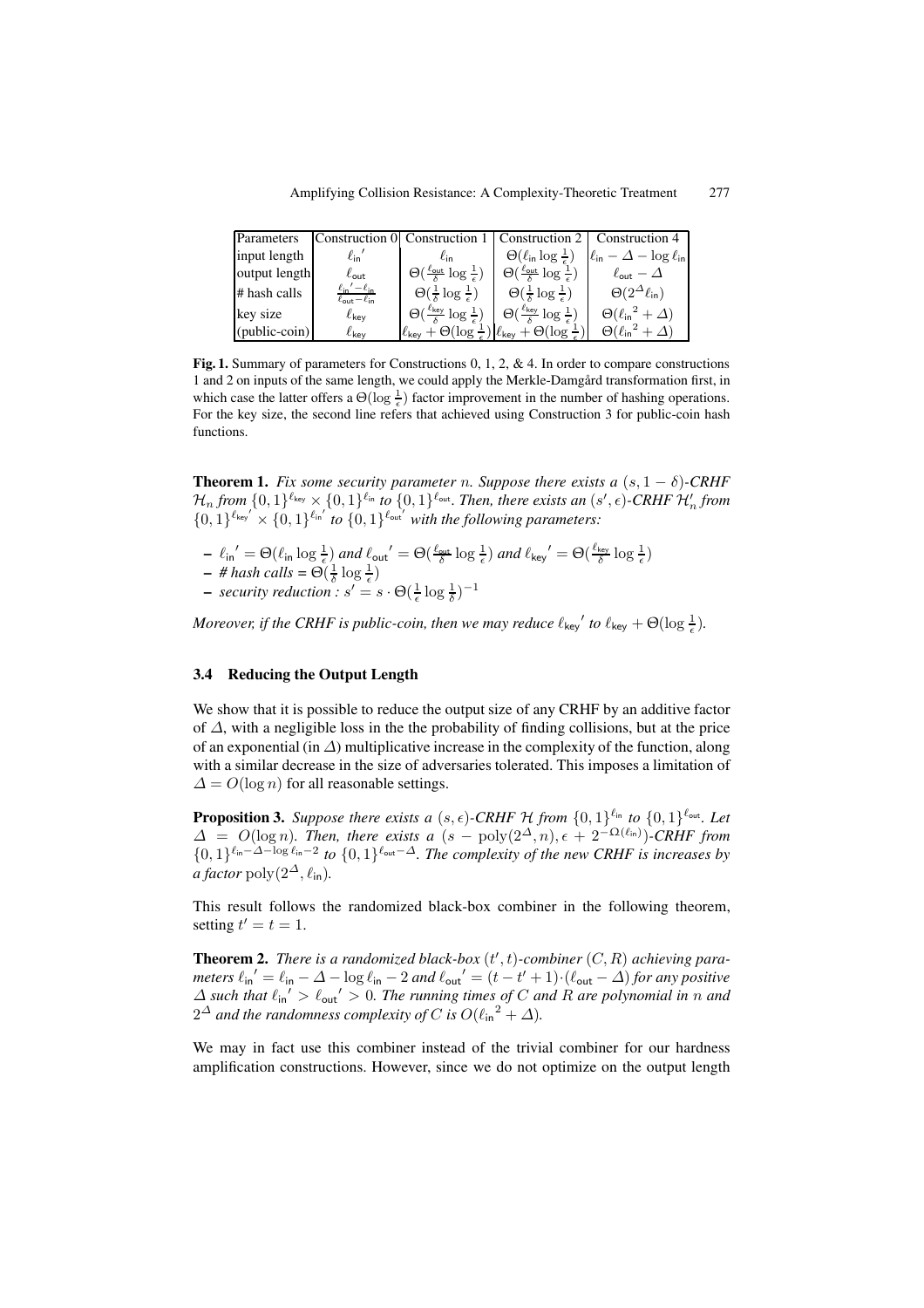of our hardness amplification within constant multiplicative factors, it does not make sense to try to cut down on the additive terms.

*Overview of combiner.* We begin with the case  $t' = t = 1$  and suppose  $h = h^1$ is "highly regular", and we have a partition of  $\{0, 1\}^{\ell_{\text{in}}}$  into  $2^{\ell_{\text{in}} - \Delta}$  sets  $\{S_{\tilde{x}} \mid y \in$  $\{0,1\}^{\ell_{\text{in}}-\Delta}\}$  each of size  $2^t$  with the following property: for every  $\tilde{x}$ ,  $S_{\tilde{x}}$  contains a unique string x such that  $h(x)$  has prefix  $0^{\Delta}$ . Then, we define  $\tilde{h}(\tilde{x})$  to be the  $(\ell_{\text{out}} - \Delta)$ bit suffix of  $h(x)$ . It is easy to see how every collision  $(\tilde{x}, \tilde{x}')$  for  $\tilde{h}$  yields a collision  $(x_0, x_1)$  for h. To arrive at the general construction (which is where randomness plays a role),

- **–** We replace  $0^{\Delta}$  with a string  $z \in \{0,1\}^{\Delta}$  that is relatively popular in the sense that it occurs in at least an  $\Omega(1/2^{\Delta})$  fraction of the images of h. Such a z can be identified by evaluating h on  $O(\ell_{\text{in}} \cdot 2^{2\Delta})$  random inputs. To bring the randomness complexity down to  $O(\ell_{\text{in}} + \Delta)$ , we choose these inputs using the randomnessefficient Boolean sampler for approximating the mean within an additive error of  $\frac{1}{2} \cdot 2^{-\Delta}$  with probability  $1 - 2^{-2\ell_{\text{in}}}$  in [9].
- **–** We replace the fixed partitioning with a random partitioning induced by a family G of  $\ell_{\text{in}}$ -wise independent functions from  $\{0, 1\}^{\ell_{\text{in}}}$  to  $\{0, 1\}^{\ell_{\text{in}}-\Delta-\log \ell_{\text{in}}-2}$ . Given  $g \in \mathcal{G}$ , we take  $S_{\tilde{x}} = g^{-1}(\tilde{x})$ . This gives us a partition of  $\{0,1\}^{\ell_{\text{in}}}$  into sets each of size  $O(2^{\Delta}\ell_{\text{in}})$ . With overwhelming [pr](#page-18-13)obability over g, for every  $\tilde{x}$ , there exists  $x \in S_{\tilde{x}}$  such that  $h(x)$  has prefix z (we set x to be the lexicographically first string with this property).

*Construction and analysis.* We formally state the construction for  $t' = t = 1$ . For simplicity, we present the construction using independent samples  $u_i$  and defer the randomness-efficient version to the full version.

**Construction 4.** *Let*  $\mathcal{G} = \{g : \{0,1\}^{\ell_{in}} \to \{0,1\}^{\ell_{in}-\Delta-\log \ell_{in}-2}\}$  *be a family of*  $6\ell_{in}$ *wise independent hash functions that such that given* y*, the set* g−<sup>1</sup>(y) *is computable in time*  $\text{poly}(2^{\Delta}, n)$ *. (This can be achieved using univariate polynomials of degree*  $6\ell_{\text{in}}$ *). On input*  $\tilde{x} \in \{0, 1\}^{\ell_{\text{in}} - \Delta - \log \ell_{\text{in}} - 2}$  *and randomness*  $r \in \{0, 1\}^{\mathcal{O}(\Delta + \ell_{\text{in}}^2)}$ *, we compute*  $\tilde{h}_r(\tilde{x}) \in \{0,1\}^{\tilde{\ell}_{\text{out}}-\tilde{\Delta}}$  *as follows:* 

- *1. Parse*  $r$  *as*  $g \in \mathcal{G}$  *and*  $u_1, \ldots, u_m \in \{0, 1\}^{\ell_{\text{in}}}$ *, where*  $m = \Theta(2^{2\Delta} \ell_{\text{in}})$ *.*
- *2. Let*  $z \in \{0,1\}^{\Delta}$  *be the lexicographically first string that occurs at least a*  $1/2^{\Delta}$ *fraction of times as a prefix among*  $h(u_1), \ldots, h(u_m)$  *(where*  $h = h^1$ *)*;
- *3. Compute*  $S_{\tilde{x}} = g^{-1}(\tilde{x})$  *in order to find a string* x *in*  $S_{\tilde{x}}$  *such that*  $h(x)$  *has prefix* z. *Choose the lexicographically first string if there are more than* 1*; output*  $0^{\ell_{\text{out}}-\Delta}$  *if no such string exists or if*  $|S_{\tilde{x}}| > 8\ell_{\text{in}} \cdot 2^{\Delta}$ .
- *4. Output the*  $(\ell_{\text{out}} \Delta)$ -bit suffix of  $h(x)$ .

For general  $t', t$ , we may simply apply the above construction to each of  $h^1, \ldots, h^{t-t'+1}$ and concatenate the output; it will be clear from the analysis that we may use the same randomness r for all t functions. Theorem 2 follows readily once we establish the following technical claim for  $t' = t = 1$ .

*Claim.* With probability  $1 - 2^{-\Omega(\ell_{\text{in}})}$  over  $r = (g, u_1, \ldots, u_m)$ , the following statements hold simultaneously: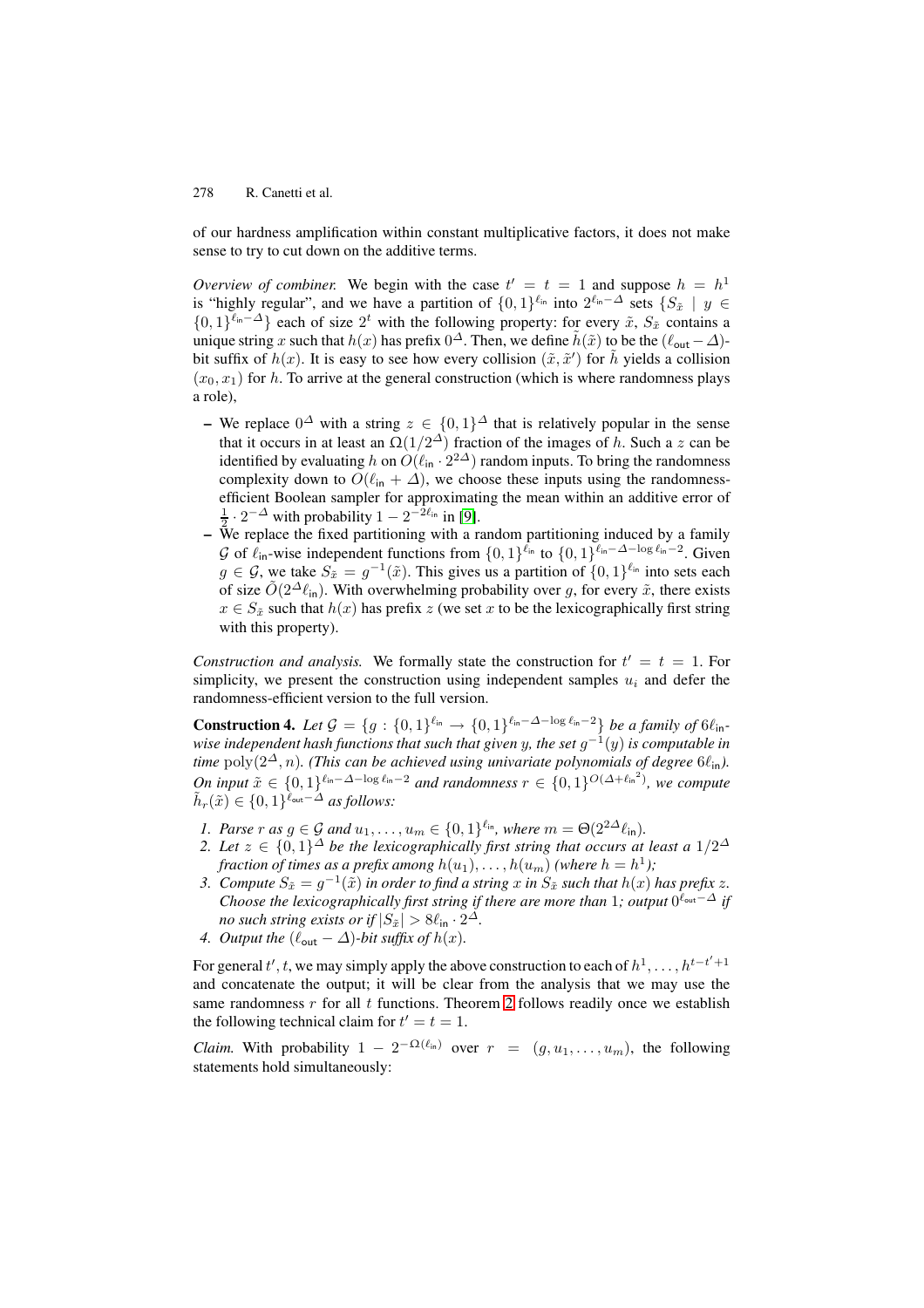- **–**  $|\Gamma_z|$  ≥  $2^{\ell_{\text{in}} \Delta 1}$ , where z is as in the construction and  $\Gamma_z = \{x \in \{0, 1\}^{\ell_{\text{in}}} \mid h(x)\}$ has prefix  $z$ };
- **−** for all  $\tilde{x}$ , we have  $S_{\tilde{x}} \cap \Gamma_z \neq \emptyset$  (where  $S_{\tilde{x}} = g^{-1}(\tilde{x})$ );
- **–** for all  $\tilde{x}$ , we have  $|S_{\tilde{x}}| \leq 8\ell_{\text{in}} \cdot 2^{\Delta}$ .

Suppose we have a collision  $(\tilde{x}_0, \tilde{x}_1)$  for  $\tilde{h}_r$ , where the conditions in the technical claim do hold for r. Then, we could in  $\text{poly}(2^{\Delta}, \ell_{\text{in}})$  time compute  $(x_0, x_1) \in S_{\tilde{x}_0} \times S_{\tilde{x}_1}$  such that  $h(x_0) = z \circ h_r(\tilde{x}_0)$  and  $h(x_1) = z \circ h_r(\tilde{x}_1)$ . This implies  $(x_0, x_1)$  is a collision for h.

*Proof (of claim).* By a Chernoff bound, we have that for each  $\Delta$ -bit prefix w, if w occurs in a  $p_w$  fraction of outputs of h as a prefix, then with probability at least  $1 - 2^{-2\ell_{\text{in}}}$ over the  $u_i$ 's, w will occur at most a  $p_w + \frac{1}{2} \cdot 2^{-\Delta}$  fraction of times (as a prefix) among the  $h(u_i)$ 's. Taking a union bound over all  $2^{\Delta} < 2^{\ell_{\text{in}}}$  prefixes, we see that with probability at least  $1 - 2^{-\ell_{\text{in}}}$ , the prefix z must satisfy  $p_z \geq \frac{1}{2} \cdot 2^{-\Delta}$  and thus  $|\Gamma_z| \geq 2^{\ell_{\text{in}} - \Delta - 1}$ . We assume in the rest of the proof that this is the case. Then, for each  $y \in \{0,1\}^{\ell_{\text{in}}-\Delta-\log \ell_{\text{in}}-2}$ :  $E[|S_{\tilde{x}} \cup \Gamma_z|] = |\Gamma_z| \cdot 2^{-\ell_{\text{in}}+t+\log \ell_{\text{in}}+2} \geq 2\ell_{\text{in}}$ . Applying a tail bound for  $6\ell_{\text{in}}$ -wise independence [22], we obtain:

$$
\Pr_g[S_{\tilde{x}} \cap \Gamma_z = \emptyset] \leq 2^{-2\ell_{\text{in}}}
$$

Taking a union bound over all  $y \in \{0, 1\}^{\ell_{\text{in}} - \Delta - \log \ell_{\text{in}} - 2}$  $y \in \{0, 1\}^{\ell_{\text{in}} - \Delta - \log \ell_{\text{in}} - 2}$  $y \in \{0, 1\}^{\ell_{\text{in}} - \Delta - \log \ell_{\text{in}} - 2}$ , we have:

$$
\Pr_g[\exists y: S_{\tilde{x}} \cap \Gamma_z = \emptyset] \leq 2^{-2\ell_{\text{in}}} \cdot 2^{\ell_{\text{in}} - \Delta - \log \ell_{\text{in}} - 2} = 2^{-\Omega(\ell_{\text{in}})}
$$

Finally, for each y,  $E[|S_{\tilde{x}}|]=4\ell_{\text{in}} \cdot 2^{\Delta}$ . Again, by using the tail bound for  $6\ell_{\text{in}}$ -wise independence and a union bound, we have  $Pr[\exists y : |S_{\tilde{x}}| > 8\ell_{\text{in}} \cdot 2^{\Delta}] < 2^{-\Omega(\ell_{\text{in}})}$ .

# **4 Limitations**

We begin by presenting the class of constructions for which we prove lower bounds:

<span id="page-15-0"></span>**Definition 2.** *We say that*  $(C, R)$  *is a* black-box  $(1 - \delta, \epsilon)$ -amplifier for collision resistance *if*  $C = (C_{\text{key}}, C_{\text{hash}})$  *is a pair of deterministic (oracle)* TMs, and  $R =$ (Rkey, Rcoll) *is a pair of randomized (oracle) TMs, and both pairs of TMs run in time*  $\text{poly}(n, \frac{1}{\delta}, \frac{1}{\epsilon}).$  In addition, for all  $\mathcal{H} = \{\{0,1\}^{\ell_{\text{key}}} \times \{0,1\}^{\ell_{\text{in}}} \to \{0,1\}^{\ell_{\text{out}}} \}$ :

CONSTRUCTION. C compute  $\mathcal{H}' = \{ \{0,1\}^{\ell_{\text{key}'}} \times \{0,1\}^{\ell_{\text{in}'}} \to \{0,1\}^{\ell_{\text{out}'}} \}$ where  $\ell_{\text{out}}' > \ell_{\text{in}}'$  as follows: given a key  $\kappa'$  and a string x, we run  $C_{\text{key}}(\kappa')$  to  $obtain \kappa_1, \ldots, \kappa_q$  and then set  $h'_{\kappa'}(x)$  to be  $C^{h_{\kappa_1}, \ldots, h_{\kappa_q}}_{\text{hash}}(\kappa', x)$ .

REDUCTION*. There exists a constant* c *such that for every TM* A *that outputs a collision on*  $h'_{\kappa'}$  *with probability at least*  $\epsilon$  *and any subset*  $S$  *of*  $\{0,1\}^{\ell_{\text{key}}}$  *of density at least*  $\delta/2$ *, there exists*  $\kappa \in S$  *such that* 

$$
\Pr_{\sigma, R_{\text{coll}}} \big[ R_{\text{key}}(\kappa; \sigma) = \kappa' ; R_{\text{coll}}^{\mathcal{H}}(i, \sigma, A(\kappa')) \text{ outputs a collision on } h_{\kappa} \big] > \Big( \frac{\delta \epsilon}{n} \Big)^c
$$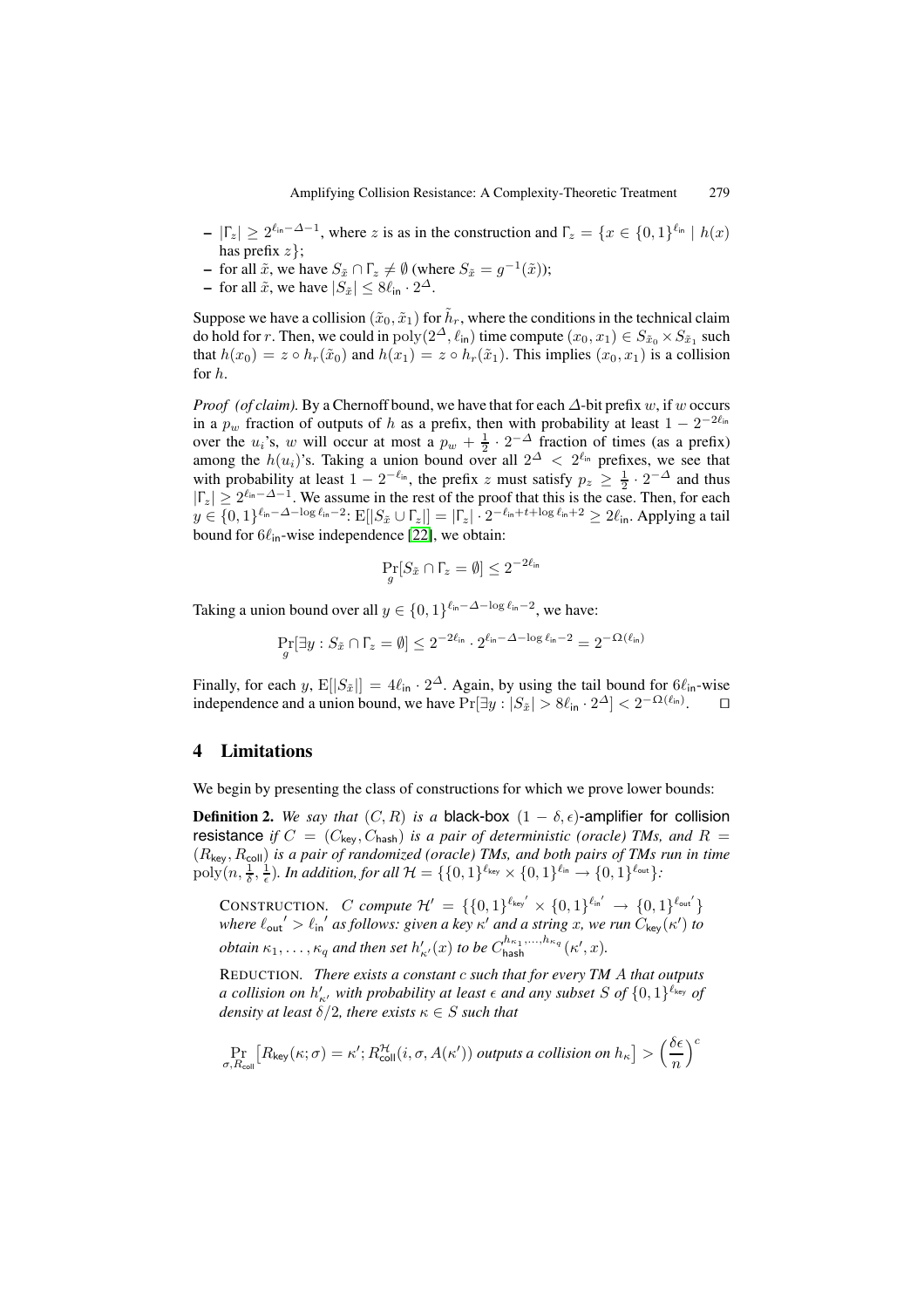Note that a black-box amplifier should provide an efficient reduction that converts any adversary A that finds collisions in  $h'_{\kappa'}$  with probability  $\epsilon$  into an adversary A' that finds collisions in  $h_{\kappa}$  with probability  $1 - \delta$ . Indeed, Definition 2 guarantees that for a 1 –  $\frac{\delta}{2}$  fraction of keys  $\kappa$ ,  $R^{A, H}(\kappa)$  outputs a collision for  $h_{\kappa}$  with probability  $(\frac{\delta \epsilon}{n})^c$ . Running R a total of  $O((\frac{n}{\delta \epsilon})^c \log \frac{1}{\delta})$  yields the desired reduction. The above reduction is more restrictive than an arbitrary black-box reduction due to the following structural restrictions we place on the construction and the reduction, and this makes our result weaker.

- *Construction.* We do not allow constructions that use the input as a key into the underlying family hash functions. We enforce this constraint by having a key generation algorithm  $C_{\text{key}}$  select the members  $h_{\kappa_1}, \ldots, h_{\kappa_q}$  of the underlying family given only the new key  $\kappa'$ , and restrict the actual computation  $C_{\text{hash}}$  to only query  $h_{\kappa_1}, \ldots, h_{\kappa_q}$ . We will refer to q as the query complexity of the construction, the idea being that  $C_{\text{hash}}$  will query each of the functions  $h_{\kappa_1}, \ldots, h_{\kappa_q}$  at least once by having  $C_{\text{key}}$  not generate extraneous keys.
- *Reduction.* The restriction on the reduction states that the reduction only requires a single collision from  $A'$  to break  $H$  with noticeable probability. This is true of the reductions used in our constructions and of all known reductions used in hardness amplification for one-way functions (c.f. [15]): all these reductions generate multiple challenges to the adversary and if the adversary successfully answers any of the challenges, the reduction succeeds with high probability.

We present lower bounds for the query complexity of the co[nstr](#page-18-7)uction  $q$  and the output length  $\ell_{\text{out}}'$ .

**Theorem 3.** *Suppose*  $(C, R)$  *is a black-box*  $(1 - \delta, \epsilon)$ *-amplifier for collision resistance with*  $\epsilon \leq \frac{\delta}{2}$ *. Then,* 

$$
q \ge \Omega\left(\frac{1}{\delta}\log\frac{1}{\epsilon}\right) \text{ and } \ell_{\text{out}}' \ge \frac{1}{\delta} \cdot \left(\ell_{\text{out}} - O(\log n + \log\frac{1}{\epsilon} + \log\frac{1}{\delta})\right) - 2
$$

The lower bound for  $q$  follows closely the lower bound in [15], by arguing that  $C_{\text{key}}$  must compute a randomness-efficient hitting sampler, and is omitted due to lack of space. To obtain a lower bound for  $\ell_{\text{out}}'$ , we begin with an observation of a connection between black-box hardness amplification and randomized black-box combiners. Intuitively, a  $(1 - \delta)$ -CRHF could comprise  $\lfloor \frac{1}{\delta} \rfloor$  fu[ncti](#page-18-7)ons, of which it is hard to find collisions on just one of them. In this case, the black-box  $(1-\delta, \epsilon)$ -amplifier acts like a randomized black-box  $(1, \lfloor \frac{1}{\delta} \rfloor)$ -combiner. To derive a lower bound for the latter, we use the probabilistic argument in Pietrzak's work [19]. We also note that the probabilistic argument is already sufficient to obtain the lower bounds for deterministic black-box combiners, therefore simplifying the lower bounds in [2,19] by eliminating an additional randomization argument therein.

*Proof.* Set t to be a power of 2 in the interval  $\left[\frac{1}{\delta}, \frac{2}{\delta}\right]$ . [Pic](#page-18-6)k t random functions  $f_1,\ldots,f_t: \{0,1\}^{\ell_{\text{in}}} \to \{0,1\}^{\ell_{\text{out}}}$  and identify  $\{0,1\}^{\ell_{\text{key}}}$  with  $\{1,2,\ldots,t\}$  $\{1,2,\ldots,t\}$  $\{1,2,\ldots,t\}$  and H with  ${f_1,\ldots,f_t}$ . Consider the following procedure R for finding collisions in  $f_1,\ldots,f_t$ given oracle access to these functions: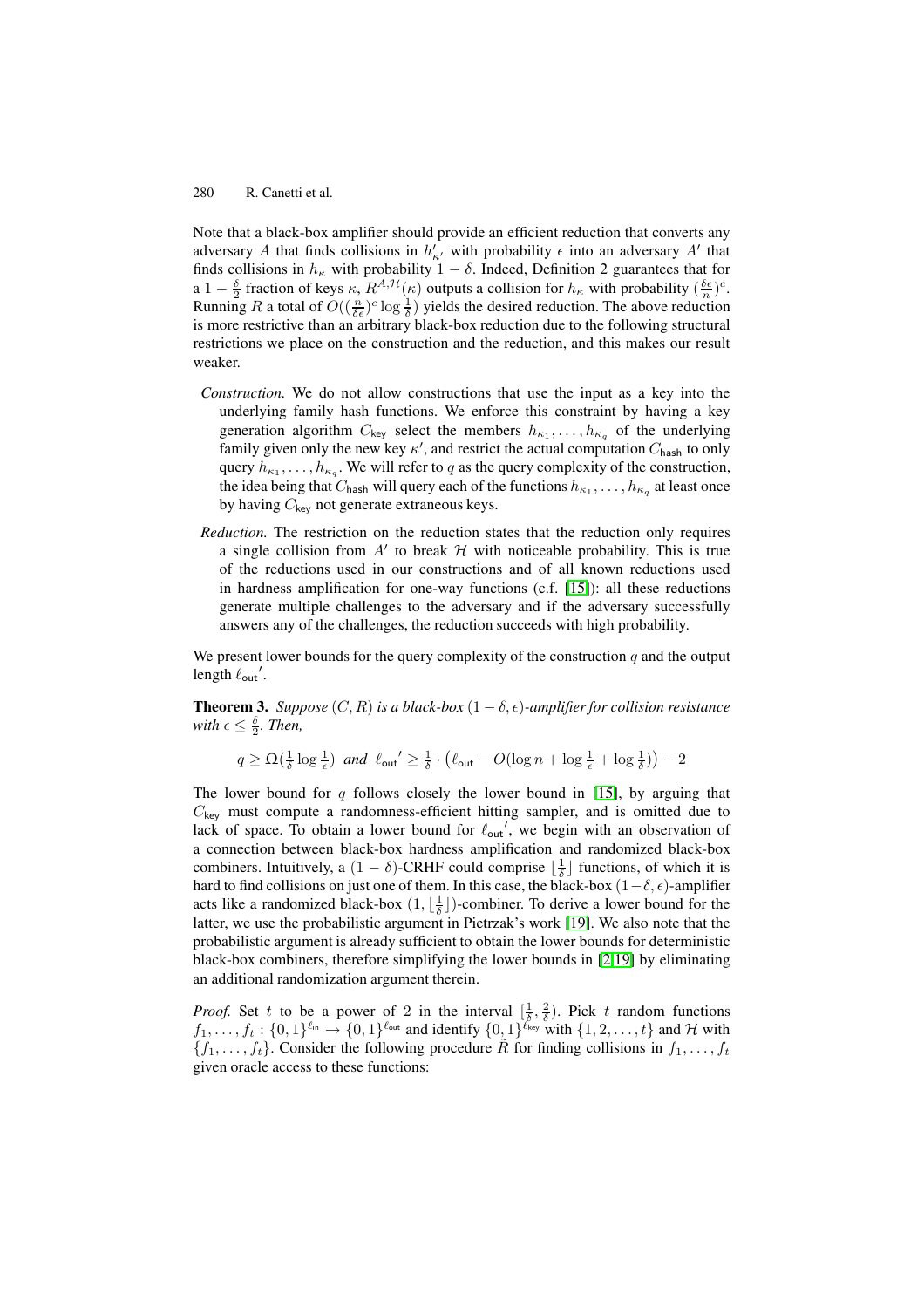- picks  $x'_0, x'_1 \in \{0, 1\}^{\ell_{\text{in}}'}$  and  $\kappa' \in \{0, 1\}^{\ell_{\text{key}}'}$  at random;
- for each  $i = 1, 2, ..., t$ , sample a random  $\sigma_i$  such that  $R_{\text{key}}(i; \sigma_i) = \kappa'$ , and output  $R_{\text{coll}}^{f_1,...,f_t}(i, \sigma_i, (x_0', x_1')).$

We note that for all  $f_1, \ldots, f_t$  and for all  $\kappa'$ , the function  $h'_{\kappa'}$  maps  $\{0, 1\}^{\ell_{\text{in}'}}$  to  $\{0,1\}^{\ell_{\text{out}}'}$ . By the standard lower bound on collision probability or a simple application of Cauchy-Schwartz, we have

$$
\Pr_{x'_0, x'_1} [(x'_0, x'_1) \text{ is a collision for } h'_{\kappa'}] \ge 2^{-\ell_{\text{out}}'} - 2^{-\ell_{\text{in}}'} \ge 2^{-\ell_{\text{out}}' - 1}
$$

Consider a procedure A that outputs collisions on every  $h'_{\kappa'}$  by repeatedly choosing  $(x'_0, x'_1)$  at random until it finds a collision. By our choice of t, each  $\{i\}$  is a subset of  $\{0,1\}^{\ell_{\text{key}}}$  of density  $\frac{1}{t} \ge \delta/2$ , for  $i = 1, 2, \ldots, t$ . The reduction then guarantees that

$$
\Pr_{\sigma, R_{\text{coll}}} \big[ R_{\text{key}}(i;\sigma) = \kappa'; R^\mathcal{H}_{\text{coll}}(i,\sigma,A(\kappa')) \text{ outputs a collision on } f_i \big] > \big(\tfrac{\delta\epsilon}{n}\big)^c
$$

In fact, the above statement is true even if we restrict  $A$  to only output collisions for  $\kappa'$  lying in some subset S' of  $\{0,1\}^{\ell_{\text{key}}'}$  of density  $\epsilon$ . By a probabilistic argument, this implies that for every subset S' of  $\{0,1\}^{\ell_{\text{key}}'}$  of density  $\epsilon$ , there exists  $\kappa' \in S'$  such that:

$$
\Pr\big[\sigma \leftarrow R_{\mathsf{key}}(i;\cdot) = \kappa'; R^\mathcal{H}_{\mathsf{coll}}(i,\sigma,A(\kappa')) \text{ outputs a collision on } h_\kappa\big] > \left(\tfrac{\delta\epsilon}{n}\right)^c
$$

Call such a  $\kappa'$  *i*-good. Then, for each *i*, a  $1 - \epsilon$  fraction of  $\kappa'$  is *i*-good. By a union bound, there exists a  $1 - t\epsilon$  fraction of  $\kappa'$  that are *i*-good, for all  $i = 1, 2, \ldots, t$ . Hence,

$$
\Pr_{\tilde{R}}\left[\tilde{R}^{f_1,\ldots,f_t} \text{ outputs collisions for each of } f_1,\ldots,f_t\right]
$$

$$
\geq (1-t\epsilon) \cdot 2^{-\ell_{\text{out}}'-1} \cdot \left(\frac{\delta\epsilon}{n}\right)^{ct}
$$

Note that the preceding inequality holds for all functions  $f_1, \ldots, f_t$  and thus also holds for random functions  $f_1, \ldots, f_t$ . On the other hand, by the birthday paradox and independence of the  $t$  functions, we know that the probability (over random functions)  $\tilde{R}$  outputs collisions in each of  $f_1,\ldots,f_t$  is at most  $\left(\frac{Q^2}{2^{\ell_{\text{out}}}}\right)^t$ , where  $Q = \text{poly}(n,\frac{1}{\delta},\frac{1}{\epsilon})$ is the query complexity of  $\tilde{R}$ . Comparing the two bounds and solving for  $\ell_{\text{out}}'$  yields the desired bound. 

The above argument also yields a lower bound on the output length for  $(t', t)$ combiners. The idea is to use R to find  $t - t' + 1$  collisions amongst random functions  $f_1, \ldots, f_t$  and observe that the probability is bounded by  $\left(\frac{t}{t-t'+1}\right) \cdot \left(\frac{Q^2}{2^{\ell_{\text{out}}}}\right)^{t-t'+1}$ . This establishes the optimality of our construction in Theorem 2 (up to constant factors in the  $O(\log n)$  term):

**Theorem 4.** Suppose  $(C, R)$  is a randomized black-box  $(t', t)$ -combiner for CRHFs. *Let* Q *be an upper bound on the query complexity of* R*. Th[en](#page-13-2),*

$$
\ell_{\text{out}}' \ge (t - t' + 1)(\ell_{\text{out}} - 2\log Q) - t - 1
$$

**Acknowledgments.** We would like to thank Krzysztof Pietrzak for helpful discussions on combiners.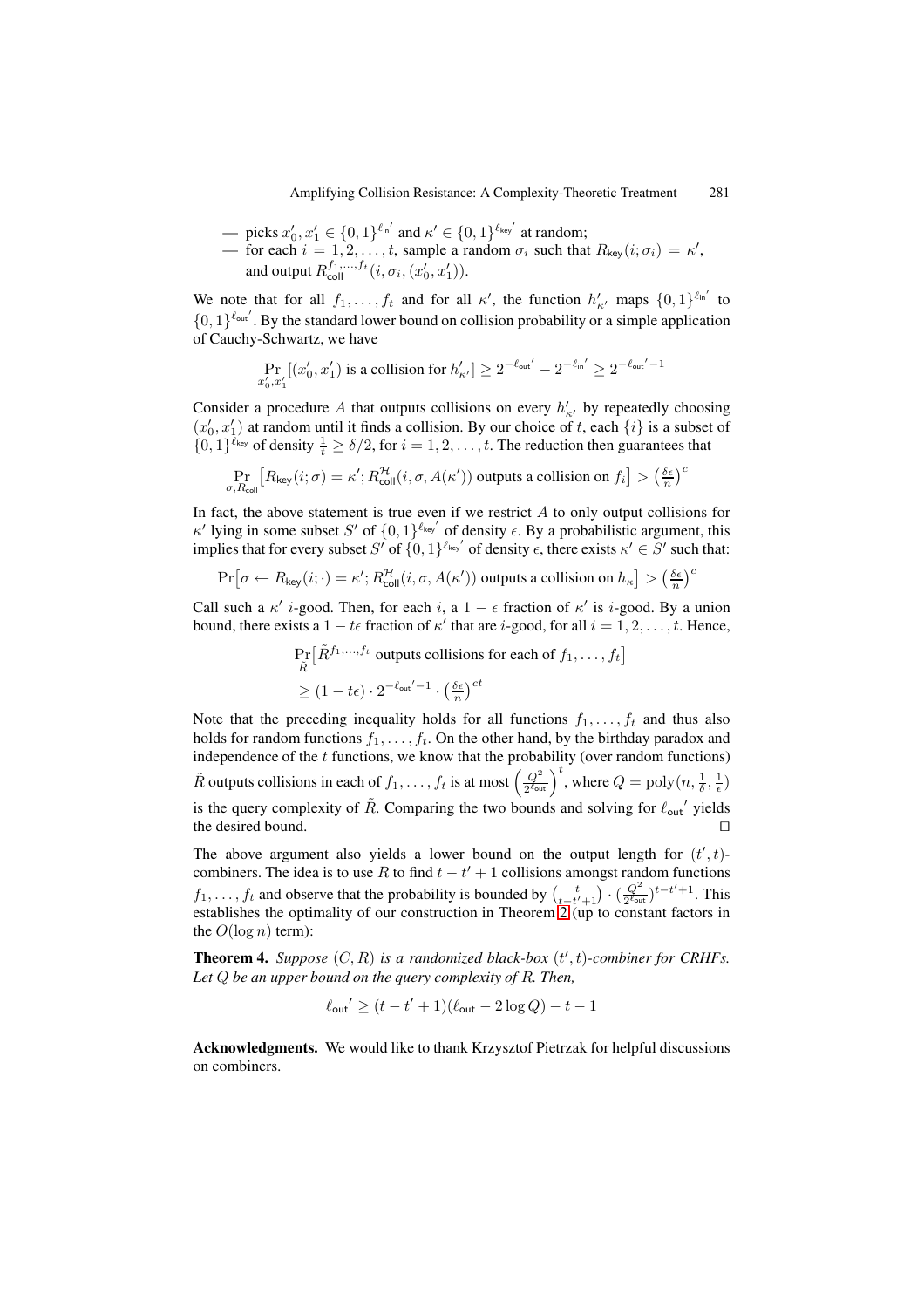## <span id="page-18-17"></span>**References**

- <span id="page-18-5"></span>1. Anderson, R.: The classification of hash functions. In: Cryptography and Coding '93 (1993)
- 2. Boneh, D., Boyen, X.: On the impossibility of efficiently combining collision resistant hash functions. In: Dwork, C. (ed.) CRYPTO 2006. LNCS, vol. 4117, Springer, Heidelberg (2006)
- <span id="page-18-4"></span>3. Coron, J.-S., Dodis, Y., Malinaud, C., Puniya, P.: Merkle-Damgård revisited: How to construct a hash function. In: Dwork, C. (ed.) CRYPTO 2006. LNCS, vol. 4117, Springer, Heidelberg (2006)
- <span id="page-18-2"></span>4. Damgård, I.: A design principle for hash functions. In: Brassard, G. (ed.) CRYPTO 1989. LNCS, vol. 435, Springer, Heidelberg (1990)
- <span id="page-18-12"></span>5. De Santis, A., Di Crescenzo, G., Persiano, G.: Randomness-optimal characterization of two NP proof systems. In: Rolim, J.D.P., Vadhan, S.P. (eds.) RANDOM 2002. LNCS, vol. 2483, Springer, Heidelberg (2002)
- <span id="page-18-16"></span><span id="page-18-10"></span>6. Dobbertin, H.: Cryptanalysis of MD4. In: Fast Software Encryption (1996)
- 7. Fischlin, M., Lehmann, A.: Security-amplifying combiners for collision-resistant hash functions. In: these proceedings (2007)
- <span id="page-18-11"></span>8. Gibson, J.K.: Discrete logarithm hash function that is collision free and one way. IEE Proceedings - E 138(6), 407–410 (1991)
- <span id="page-18-13"></span>9. Goldreich, O.: A sample of samplers - a computational perspective on sampling. ECCC TR97-020 (1997)
- <span id="page-18-8"></span>10. Goldreich, O.: Candidate one-way functions based on expander graphs. Cryptology ePrint Archive, Report 2000/063 (2000)
- <span id="page-18-14"></span>11. Goldreich, O.: Foundations of Cryptography: Basic Tools. Cambridge University Press, Cambridge (2001)
- <span id="page-18-15"></span>12. Herzberg, A.: Tolerant combiners: Resilient cryptographic design. Cryptology ePrint Archive, Report 2002/135 (2002)
- <span id="page-18-19"></span>13. Hsiao, C.-Y., Reyzin, L.: Finding collisions on a public road, or do secure hash functions need secret coins? In: Franklin, M. (ed.) CRYPTO 2004. LNCS, vol. 3152, Springer, Heidelberg  $(2004)$
- <span id="page-18-3"></span>14. Knudsen, L.R., Preneel, B.: Construction of secure and fast hash functions using nonbinary error-correcting codes. IEEE Transactions on Information Theory 48(9), 2524–2539 (2002)
- <span id="page-18-7"></span>15. Lin, H., Trevisan, L., Wee, H.: On hardness amplification of one-way functions. In: Kilian, J. (ed.) TCC 2005. LNCS, vol. 3378, Springer, Heidelberg (2005)
- <span id="page-18-18"></span>16. Menezes, A.J., van Oorschot, P.C., Vanstone, S.A.: Handbook of Applied Cryptography. CRC Press, Boca Raton, USA (1996)
- <span id="page-18-1"></span>17. Merkle, R.C.: One way hash functions and DES. In: Brassard, G. (ed.) CRYPTO 1989. LNCS, vol. 435, Springer, Heidelberg (1990)
- 18. Naor, M., Yung, M.: Universal one-way hash functions and their cryptographic applications. In: Proc. 20th STOC (1989)
- <span id="page-18-6"></span>19. Pietrzak, K.: Non-trivial black-box combiners for collision-resistant hash-functions don't exist. In: Proc. Eurocrypt '07, Cryptology ePrint Archive, Report 2006/348 (2007)
- <span id="page-18-0"></span>20. Preneel, B.: Hash functions - present state of art. ECrypt Conference on Hash Functions (2005)
- <span id="page-18-9"></span>21. Rogaway, P.: Formalizing human ignorance: Collision-resistant hashing without the keys. In: Nguyen, P.Q. (ed.) VIETCRYPT 2006. LNCS, vol. 4341, Springer, Heidelberg (2006)
- <span id="page-18-20"></span>22. Schmidt, J.P., Siegel, A., Srinivasan, A.: Chernoff-Hoeffding bounds for applications with limited independence. SIAM J. Discrete Math 8(2), 223–250 (1995)